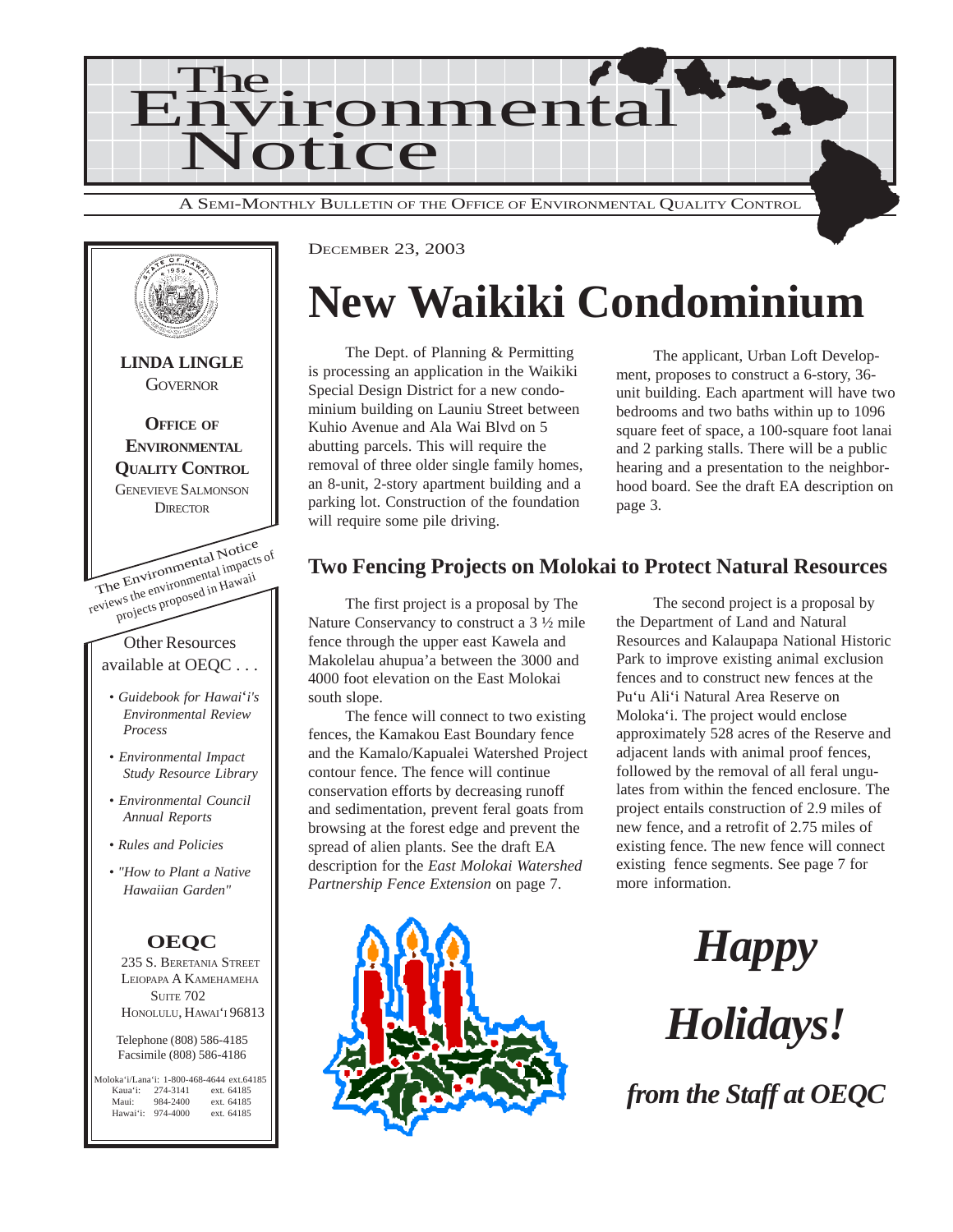# Table of Contents

DECEMBER 23, 2003

### 1 **O'ahu Notices**

#### **Draft Environmental Assessments**

| <b>Previously Published Projects Pending Public Comments</b> |  |
|--------------------------------------------------------------|--|
|                                                              |  |

### 3 **Maui Notices**

#### **Final Environmental Assessments/**

| <b>Findings of No Significant Impacts (FONSI)</b>              |  |
|----------------------------------------------------------------|--|
|                                                                |  |
| (2) Pack After-the-Fact Rock Revetment Seawall Improvements  5 |  |
|                                                                |  |

#### **Previously Published Projects Pending Public Comments**

|--|--|

#### 2 **[Moloka'i Notices](#page-6-0)**

#### **Draft Environmental Assessments**

| (1) East Moloka'i Watershed Partnership Fence Extension    |  |
|------------------------------------------------------------|--|
| (2) Pu'u Ali'i Natural Area Reserve Ungulate-Proof Fencing |  |

### 6 **Hawai'i Notices**

| <b>Draft Environmental Assessments</b>                                                                 |
|--------------------------------------------------------------------------------------------------------|
| <b>Final Environmental Assessments (FONSI)</b>                                                         |
| <b>Previously Published Projects</b><br>Environmental Impact Statement Preparation Notices (EISPN)  10 |

#### 7 **[Kaua'i Notices](#page-10-0)**

#### **Final Environmental Assessments/ Findings of No Significant Impacts (FONSI)**

[\(1\) Nextel PMRF Communication Facility at Barking Sands](#page-10-0) .............. 11

### s **[Shoreline Notices](#page-11-0)**

### w **Endangered Species Notices**

| "Safe Harbor Agreement for the Reintroduction of the Nene to Piiholo |  |
|----------------------------------------------------------------------|--|
|                                                                      |  |
| Habitat Conservation Plan "Habitat Conservation Plan for Abutilon    |  |
| menziesii at Kapolei", Incidental Take License and Certificate of    |  |
|                                                                      |  |

#### ^ **Coastal Zone News**

| Special Management Area Documents (Chapter 25, Revised |  |
|--------------------------------------------------------|--|
|                                                        |  |

### V **Pollution Control Permit Applications**

|--|

#### **& Announcements**



*We provide access to our activities without regard to race, color, national origin (including language), age, sex, religion, or disability. Write or call OEQC or our departmental Affirmative Action Officer at Box 3378, Honolulu, HI 96801-3378 or at (808) 586- 4616 (voice/tty) within 180 days of a problem. OEQC intends to make the information in this bulletin accessible to everyone. Individuals that require this material in a different format (such as large type or braille), should contact our office for assistance.*

**The Environmental Notice Control Control Control Page 2**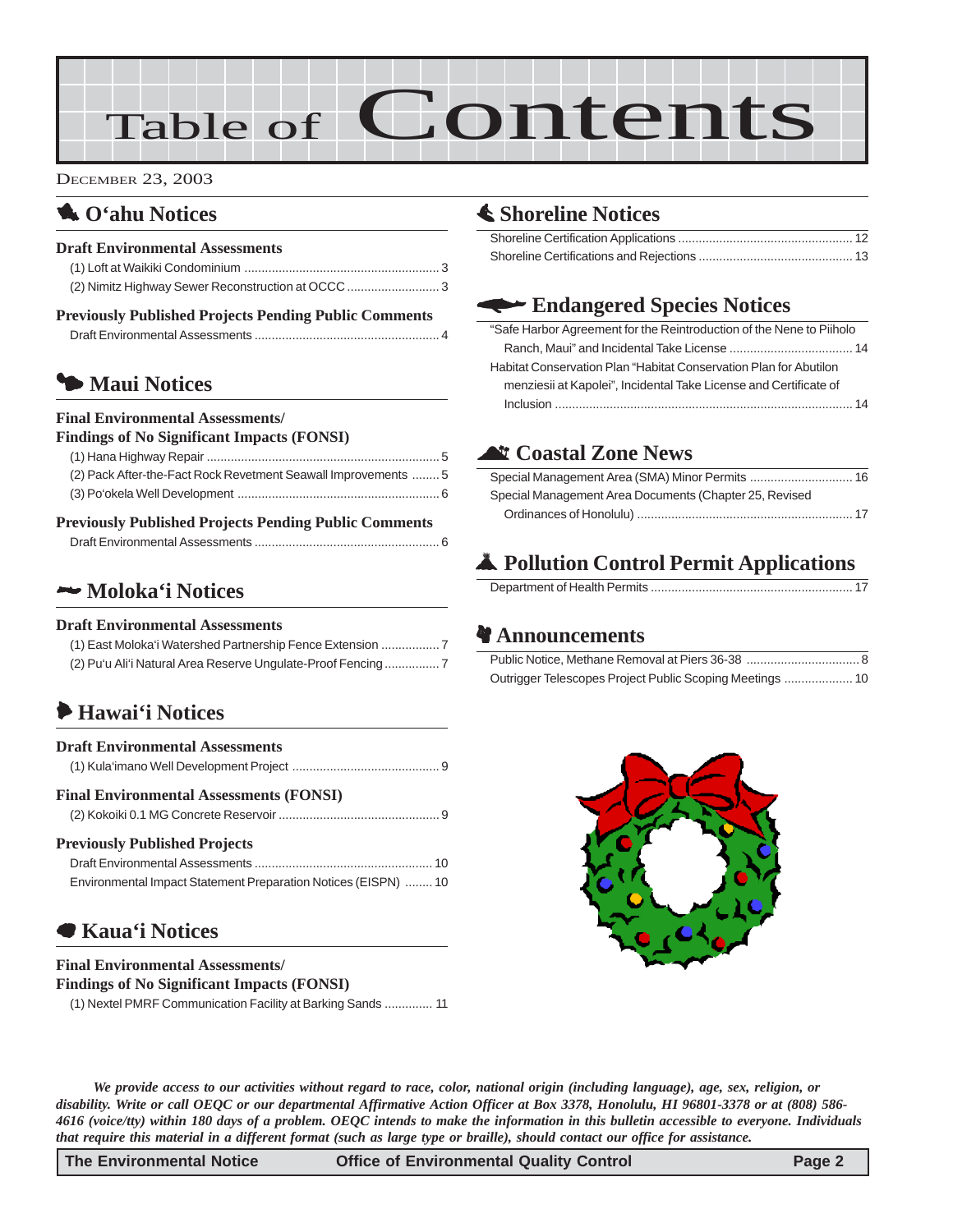### <span id="page-2-0"></span>**Draft Environmental Assessments**

## 1 **(1) Loft at Waikiki Condominium**

| District:             | Honolulu                               |
|-----------------------|----------------------------------------|
| TMK:                  | 2-6-017: 068, 070-073                  |
| Applicant:            | Urban Loft Development, LLC            |
|                       | 1146 Fort Street Mall                  |
|                       | Honolulu, Hawai'i 96813                |
|                       | Contact: Don Huang (526-4020)          |
|                       | <b>Approving Agency/Accepting</b>      |
| <b>Authority:</b>     | City and County of Honolulu            |
|                       | Department of Planning and Permitting  |
|                       | 650 South King Street, 7th Floor       |
|                       | Honolulu, Hawai'i 96813                |
|                       | Contact: Anthony Ching (527-5833)      |
| <b>Consultant:</b>    | Wilson Okamoto Corporation             |
|                       | 1907 South Beretania Street, 4th Floor |
|                       | Honolulu, Hawai'i 96826                |
|                       | Contact: Earl Matsukawa (946-2277)     |
| <b>Public Comment</b> |                                        |
| Deadline:             | January 22, 2004                       |
|                       |                                        |

| Deaunne.         | $J$ anuary $22, 200$                        |
|------------------|---------------------------------------------|
| Status:          | DEA First Notice pending public comment.    |
|                  | Address comments to the applicant with      |
|                  | copies to the approving agency or accepting |
|                  | authority, the consultant and OEQC.         |
| <b>Permits</b>   | Waikiki Special District, CUP.              |
| <b>Required:</b> | Building                                    |
|                  |                                             |

The applicant proposes to develop a 36-unit residential condominium on 29,907 square feet of land (5 abutting parcels) at 417-437 Launiu Street in Waikiki. The project site is located on the Diamond Head side of Launiu Street between Kuhio Avenue and Ala Wai Boulevard. It is surrounded by a 3-story apartment building and high-rise condominiums. The proposed project is a 6-story structure with two levels of parking (86 stalls) and four stories of residential units (9 units per floor) above. Recreation facilities (swimming pool) are proposed on the ground floor along Launiu Street. It is located in the apartment precinct of the Waikiki Special District and well under the maximum building height of 300 feet. Currently, the site is occupied by three single-family dwellings, a parking lot (29 stalls), and a two-story apartment building with 8 units.

Short-term construction related noise, dust, and water quality impacts will be mitigated by complying with applicable permit conditions.



**O'ahu Notices**

In the long-term, there will be increased vehicular traffic but no significant changes in the level of service. There are no other significant long-term environmental impacts anticipated.



### **(2) Nimitz Highway Sewer Reconstruction at OCCC**

| District:                         | Honolulu                                 |
|-----------------------------------|------------------------------------------|
| TMK:                              | 1-02-013: 002, 008, 011; 1-02-022: 030   |
| Applicant:                        | City and County of Honolulu              |
|                                   | Department of Design and Construction    |
|                                   | 650 South King Street                    |
|                                   | Honolulu, Hawai'i 96813                  |
|                                   | Contact: Sung Ho Lai (527-5398)          |
| <b>Approving Agency/Accepting</b> |                                          |
| <b>Authority:</b>                 | Same as above.                           |
| Consultant:                       | The Limitaco Consulting Group            |
|                                   | 615 Pi'ikoi Street, Suite 1605           |
|                                   | Honolulu, Hawai'i 96814                  |
|                                   | Contact: John Katahira (596-7790)        |
| <b>Public Comment</b>             |                                          |
| <b>Deadline:</b>                  | January 22, 2004                         |
| Status:                           | DEA First Notice pending public comment. |
|                                   | Address comments to the applicant with   |
|                                   | copies to the consultant and OEQC.       |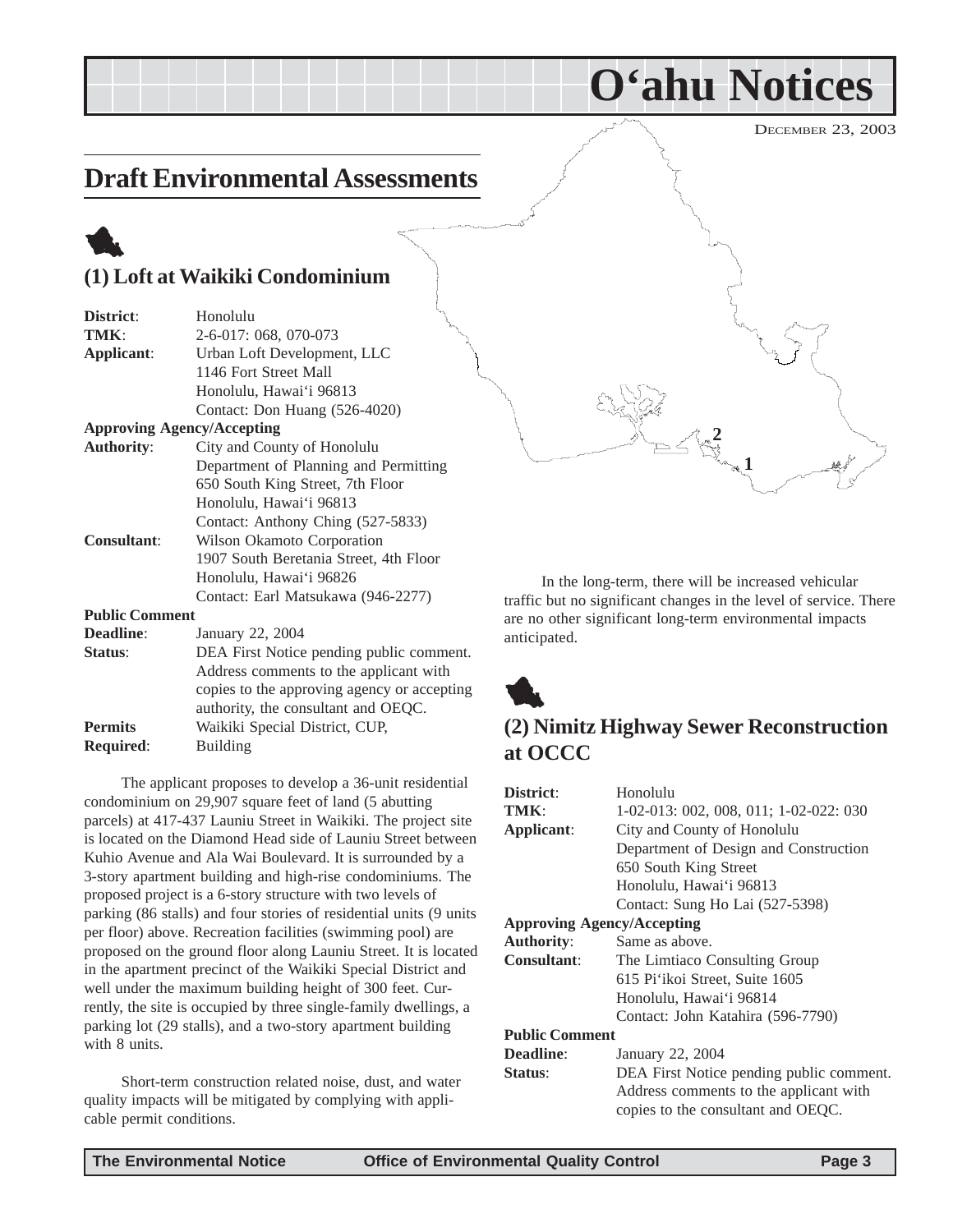## <span id="page-3-0"></span>**O'ahu Notices**

DECEMBER 23, 2003

| <b>Permits</b>   | Building, NPDES, Perform Work on      |
|------------------|---------------------------------------|
| <b>Required:</b> | State Highway, Community Noise, Grub- |
|                  | bing, Grading, Stockpiling            |

The City and County of Honolulu Department of Design and Construction proposes to reconstruct approximately 753 feet of a sewer line located between O'ahu Community Correctional Facility (OCCC) and the intersection of Nimitz Highway and Sand Island Access Road. The existing 16-inch diameter sewer line, constructed in 1921 of Terra Cotta Pipe (TCP), includes five manholes. A portion of the line is located beneath a warehouse that is currently utilized daily by the existing tenant.

The proposed sewer line reconstruction project seeks to address structural deficiencies, to relocate a portion of the existing sewer line for improved accessibility during maintenance, and to increase hydraulic capacities. A Route Alternatives Study and a Design Alternatives Study were completed in support of the proposed sewer improvements. The recommended alternative includes the relocation of one segment of the sewer line by open cut trenching and the rehabilitation of another segment using cured-in-place pipe (CIPP) lining.

The proposed sewer upgrade will successfully improve sewer maintainability, eliminate surcharge conditions, and provide improved sewer service in upstream areas. The proposed project includes design and construction considerations to minimize disruptions to existing businesses and traffic along Nimitz Highway, and to minimize potential ground settlement and movement by way of soil consolidation and dewatering.

## **Previously Published Projects Pending Public Comments**

#### **Draft Environmental Assessments**

#### 1 **King Construction of Swimming Pool**

**Applicant**: Laura King (261-8991 x 235) 734 Mokulua Drive Kailua, Hawai'i 96734

#### **Approving Agency/Accepting**

**Authority**: City and County of Honolulu Department of Planning and Permitting 650 South King Street Honolulu, Hawai'i 96813 Contact: Steve Tagawa (523-4817)

#### **Public Comment**

**Deadline**: January 7, 2004

#### 1 **Lanikai Shore Protection Structures**

| Applicant:                        | Elia Long for $4-3-005:88$            |
|-----------------------------------|---------------------------------------|
|                                   | James Pietsch for 4-3-5: 59           |
|                                   | c/o First American Title Company      |
|                                   | 333 Oueen Street, Suite 700           |
|                                   | Honolulu, Hawai'i 96813               |
|                                   | Contact: Elia Long (536-3866)         |
| <b>Approving Agency/Accepting</b> |                                       |
| <b>Authority:</b>                 | City and County of Honolulu           |
|                                   | Department of Planning and Permitting |
|                                   | 650 South King Street, 7th Floor      |
|                                   | Honolulu, Hawai'i 96813               |
|                                   | Contact: Ardis Shaw-Kim (527-5349)    |
|                                   |                                       |

#### **Public Comment**

**Deadline**: January 7, 2004

#### 1 **Pohakupuna Sewer Reconstruction and 'Ewa Beach Wastewater Pump Station Upgrade**

| Applicant:            | Haseko ('Ewa), Inc.                   |
|-----------------------|---------------------------------------|
|                       | 820 Mililani Street, Suite 820        |
|                       | Honolulu, Hawai'i 96813               |
|                       | Contact: Tim Tucker (689-7982)        |
|                       | <b>Approving Agency/Accepting</b>     |
| <b>Authority:</b>     | City and County of Honolulu           |
|                       | Department of Design and Construction |
|                       | 650 S. King Street                    |
|                       | Honolulu, Hawai'i 96813               |
|                       | Contact: Carl Arakaki (523-4671)      |
| <b>Public Comment</b> |                                       |
| <b>Deadline:</b>      | January 7, 2004                       |

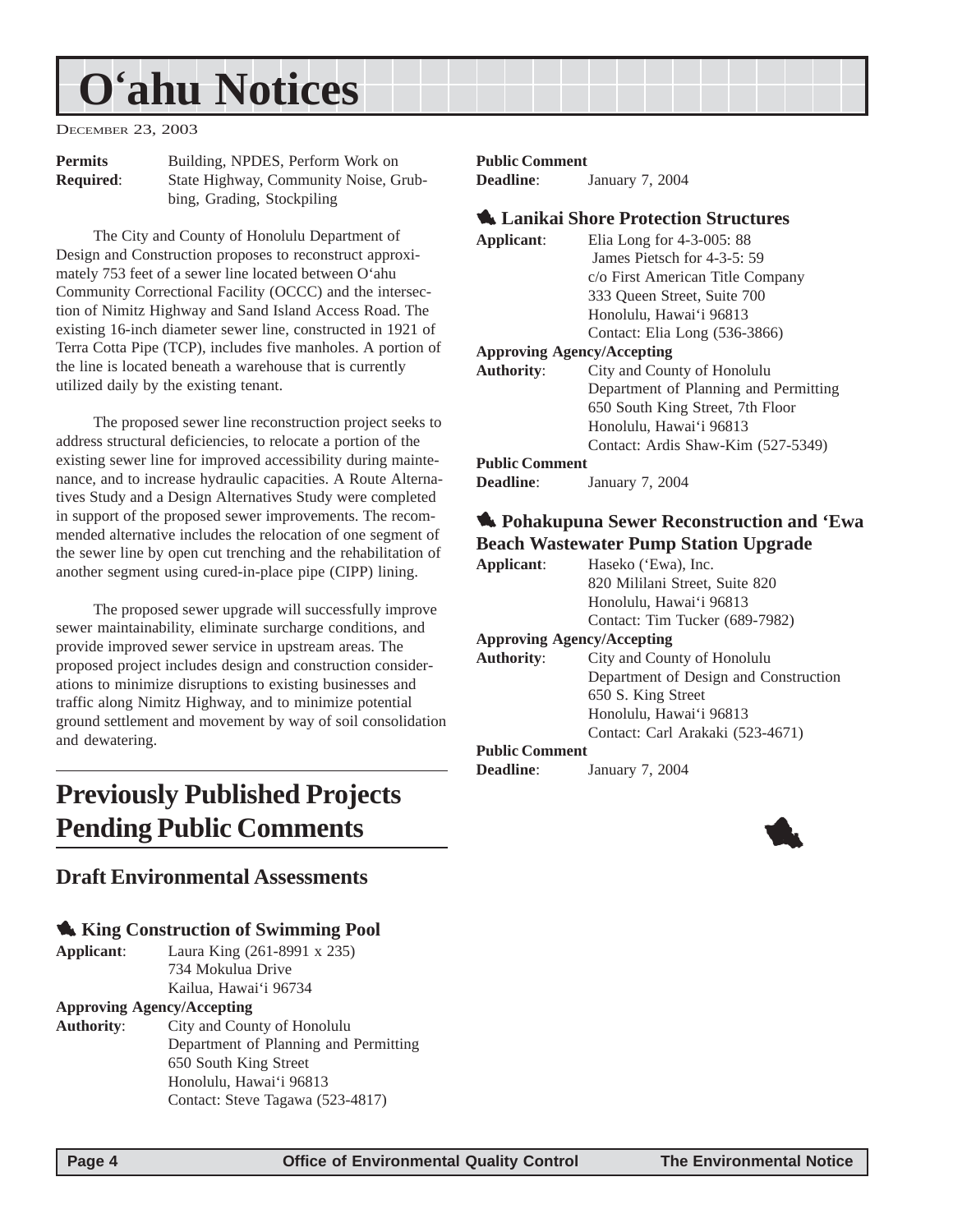## **Maui Notices**

DECEMBER 23, 2003

<span id="page-4-0"></span>**Final Environmental Assessments/Findings of No Significant Impacts (FONSI)**



#### **(1) Hana Highway Repair**

| District:          | Hana                                   |
|--------------------|----------------------------------------|
| TMK:               | $2 - 1 - 1 - 008:004$                  |
| Applicant:         | State Department of Transportation     |
|                    | 601 Kamokila Blvd., Room 688           |
|                    | Kapolei, Hawai'i 96707                 |
|                    | Contact: Scot Urada (692-7553)         |
|                    | <b>Approving Agency/Accepting</b>      |
| <b>Authority:</b>  | Same as above.                         |
| <b>Consultant:</b> | <b>Environmental Planning Services</b> |
|                    | 1314 South King Street, Suite 952      |
|                    | Honolulu, Hawai'i 96814                |
|                    | Contact: Eugene Dashiell (593-8330)    |
| Status:            | FEA/FONSI issued, project may proceed. |
| <b>Permits</b>     | Possible CDUA, ROW.                    |
| <b>Required:</b>   | Historic district, SMA                 |

**2**

The project involves repair of a section of the Hana Highway near Mile Post 19 in the vicinity of Wailua. The highway at the project location is being undermined by earth movement which has required the closure of one travel lane. To provide for continued highway use and to restore traffic to two lanes, the State Department of Transportation, Highways Division, proposes to repair the highway within the existing right-of-way and following the existing alignment. The repair will extend for a length of less than 100 lineal feet and will consist of placement of a reinforced concrete roadway overlain with asphalt paving and with a foundation on concrete drilled shafts. The drilled shafts will be approximately 5 feet in diameter and 50 feet in length, extending vertically through earth into bedrock. An approximate 115 lineal feet of the existing 280 lineal feet of grouted rock wall which serves as partially as a retaining wall and partially as a barrier between the highway and the downslope will be reconstructed with reinforced concrete with a rock veneer facing or formed concrete face to simulate rock. This is a typical repair design which is being used at other locations on Hana Highway and elsewhere to maintain the existing highway appearance in conformance with historic concerns

**1 3**

and with the desires of the community to retain the existing visual environment where possible and in conformance with the need for safe roadways.



### **(2) Pack After-the-Fact Rock Revetment Seawall Improvements**

| District:                         | Lahaina                                  |
|-----------------------------------|------------------------------------------|
| TMK:                              | $4 - 3 - 19$ : 47                        |
| Applicant:                        | Richard Pack (801-209-5555)              |
|                                   | 3173 Carrigan Canyon                     |
|                                   | Salt Lake City, Utah 84109               |
| <b>Approving Agency/Accepting</b> |                                          |
| <b>Authority:</b>                 | Department of Land and Natural Resources |
|                                   | P.O. Box 621                             |
|                                   | Honolulu, Hawai'i 96809                  |
|                                   | Contact: Sam Lemmo (587-0377)            |
| Consultant:                       | Munekiyo & Hiraga, Inc.                  |
|                                   | 305 High Street, Suite 104               |
|                                   | Wailuku, Hawai'i 96793                   |
|                                   | Contact: Michael Munekiyo (244-2015)     |
| Status:                           | FEA/FONSI issued, project may proceed.   |
| <b>Permits</b>                    | CDUA, Grant of Non-Exclusive Easement,   |
| <b>Required:</b>                  | SMA, SSV, Sec. 401, CZM Consistency      |
|                                   | Approval                                 |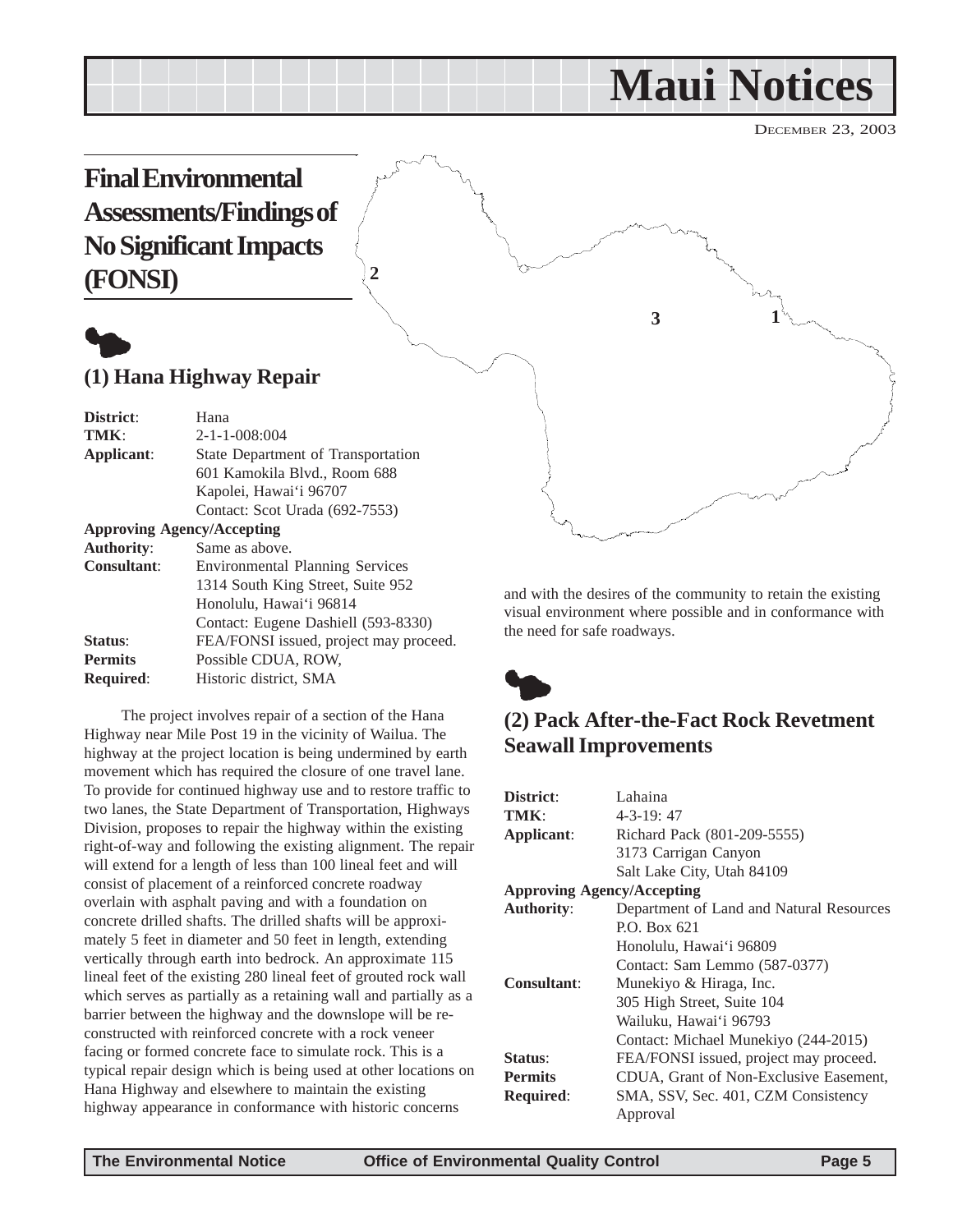## <span id="page-5-0"></span>**Maui Notices**

DECEMBER 23, 2003

The applicant is seeking an after-the-fact Conservation District Use Permit for improvements to an existing rock revetment seawall seaward of a single-family residential property in Kahana, Maui, Hawai'i. In review of this case, the Department of Land and Natural Resources (DLNR), Report of Investigation, determined that the improvements to the structure constituted a Conservation District violation. This violation, as confirmed by DLNR, Division of Conservation and Resource Enforcement, was resolved by Administrative Penalty after which the applicant would be able to file an after-the-fact Conservation District Use Application.

In particular, the after-the-fact Conservation District Use Application will address the following actions within the Conservation District: (1) In June 2001, the applicant applied a thin protective coating of gunite to prevent an existing rock revetment seawall from breaking down. Gunite is a concrete aggregate material composed of crushed basalt, dune sand, lime and water which utilizes portland cement as the hydraulic binder; (2) The applicant increased the height of the rock revetment seawall by placing two (2) courses of CMU blocks to create a planter box on top of the seawall.

The shoreline area consists of carbonate pocket beaches with rocky basalt headlands. The beach fronting the subject property is considered poor due to steep and rocky conditions.

Inasmuch as the completed action is located in the conservation district, an Environmental Assessment has been prepared in accordance with Chapter 343, Hawai'i Revised Statutes and its implementing rules, Hawai'i Administrative Rules, Title 11, Department of Health, Chapter 200.



#### **(3) Po'okela Well Development**

| District:                         | Makawao                                |
|-----------------------------------|----------------------------------------|
| TMK:                              | $2 - 4 - 12:28$                        |
| Applicant:                        | County of Maui                         |
|                                   | Department of Water Supply             |
|                                   | P.O. Box 1109                          |
|                                   | Wailuku, Hawai'i 96793                 |
|                                   | Contact: Larry Winter (270-7835)       |
| <b>Approving Agency/Accepting</b> |                                        |
| <b>Authority:</b>                 | same as above                          |
| <b>Consultant:</b>                | Fukunaga & Associates, Inc.            |
|                                   | 1388 Kapi'olani Blvd., 2nd floor       |
|                                   | Honolulu, Hawai'i 96814                |
|                                   | Contact: Lynn Malinger (944-1821)      |
| <b>Status:</b>                    | FEA/FONSI issued, project may proceed. |
|                                   |                                        |

**Permits** Pump installation, grading, **Required**: building, electrical, NPDES

Maui County Department of Water Supply proposes to develop Po'okela Well to provide a reliable potable groundwater source that will supplement water supply to Upcountry Maui. Upcountry Maui is currently served primarily by surface water sources, which are highly susceptible to drought conditions, and has required strict regulation on the issuance of water meters for many years. Po'okela Well Development will help to alleviate water restrictions and will allow for the issuance of long-awaited meters to landowners in Upcountry Maui.

Po'okela Well is located on the existing 2.2 acre Po'okela Tank site owned by the Maui County Department of Water Supply. This site is on the northern slopes of Haleakala, less than half a mile mauka of Makawao Town, and off Olinda Road. The drilling and testing of Po'okela Well was completed in February 2003. Development of the well generally will involve installing a submersible deep well pump, pump controls and appurtenances, piping to the existing 2.0 million gallon Po'okela Tank on-site, a control building, and upgrading the electrical service to the site.

This project may be funded by Federal Funds through the State of Hawai'i's Drinking Water State Revolving Fund (DWSRF) program, which would constitute a federal action, and will require the project to meet all Hawai'i DWSRF program requirements.

## **Previously Published Projects Pending Public Comments**

#### **Draft Environmental Assessments**

#### 3 **Kaunoa Senior Wellness Center**

**Applicant**: County of Maui Department of Housing and Human Concerns 200 South High Street Wailuku, Hawai'i 96793 Contact: Alice Lee (270-7308)

**Approving Agency/Accepting Authority**: Same as above. **Public Comment Deadline**: January 7, 2004

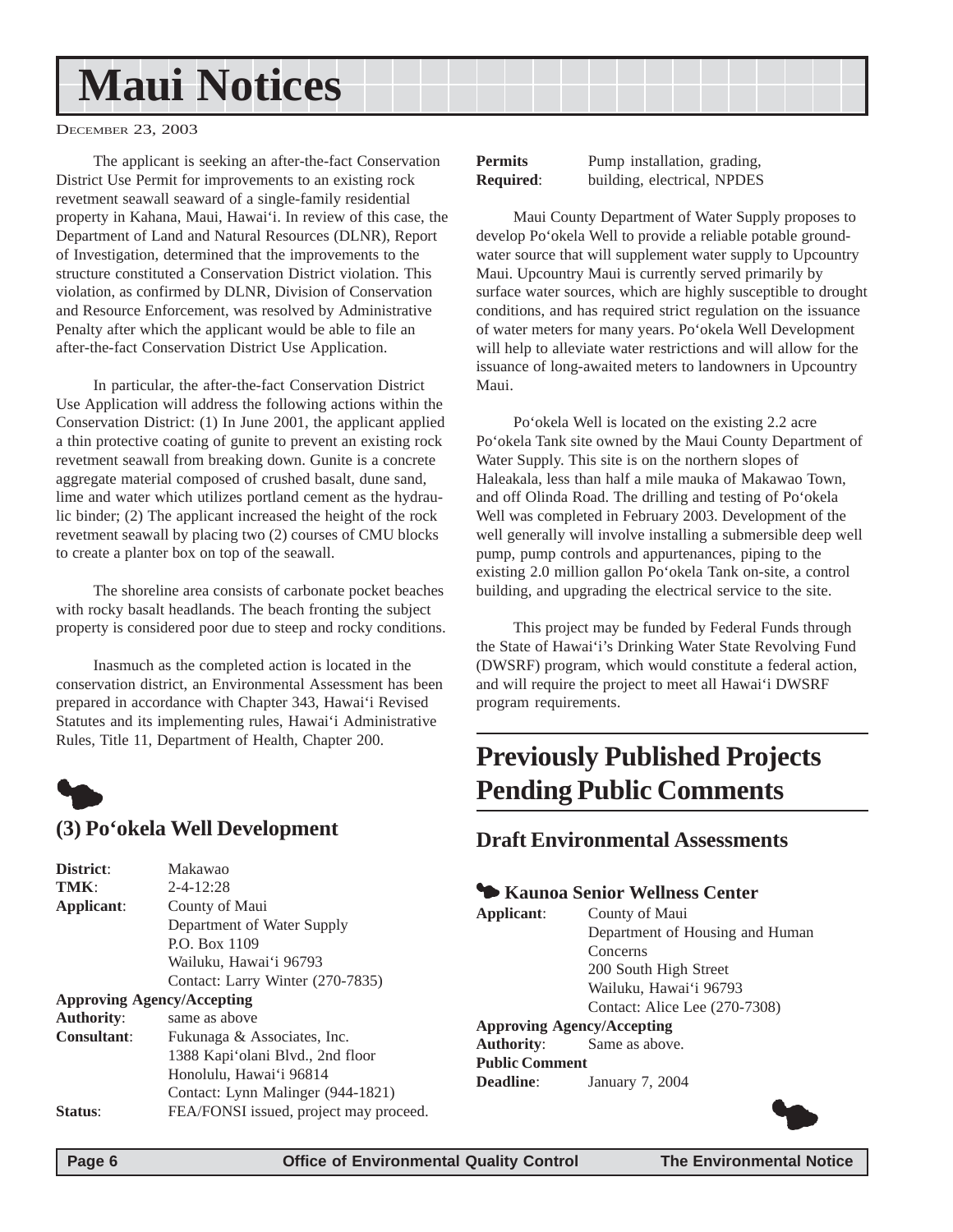## **Moloka'i Notices**

DECEMBER 23, 2003

## <span id="page-6-0"></span>**Draft Environmental Assessments**



### 21**. (1) East Moloka'i Watershed Partnership Fence Extension**

| District:             | Moloka'i                                  |
|-----------------------|-------------------------------------------|
| TMK:                  | 5-4-003: 026; 5-4-003: 001; 5-5-001: 013; |
|                       | $5 - 5 - 001$ : 015                       |
| Applicant:            | The Nature Conservancy, Moloka'i Office   |
|                       | P.O. Box 220                              |
|                       | Kualapu'u, Hawai'i 96757                  |
|                       | Contact: Ed Misaki (524-0779)             |
|                       | <b>Approving Agency/Accepting</b>         |
| <b>Authority:</b>     | Department of Land and Natural Resources  |
|                       | Division of Forestry and Wildlife         |
|                       | 1151 Punchbowl Street, Room 325           |
|                       | Honolulu, Hawai'i 96813                   |
|                       | Contact: Christen Mitchell (587-0051)     |
| <b>Public Comment</b> |                                           |
| <b>Deadline:</b>      | January 22, 2004                          |
| Status:               | DEA First Notice pending public comment.  |
|                       | Address comments to the applicant with    |

**Permits Required**: CDUA

The Nature Conservancy, in cooperation with the East Moloka'i Watershed Partnership (EMoWP) and private landowners, proposes to construct a fence through the upper east Kawela and Makolelau ahupua'a between the 3,000 to 4,000 foot elevation of the East Moloka'i south slope. The approximately 3.5 mile fence will extend and connect two existing fences - the Nature Conservancy's Kamakou East Boundary fence and the Kamalo/Kapualei Watershed Project contour fence.

authority and OEQC.

copies to the approving agency or accepting

The proposed fencing continues the conservation efforts of the EMoWP to protect the native forest and decrease run-off and sedimentation in the East Moloka'i watershed. The fencing will expand protection of the East Moloka'i south slope montane mesic to wet shrublands and forests and should prevent large herds of feral goats from browsing on the forest edge and stop the upward creep of the browse line in the project area.

This Environmental Assessment describes two project alternatives: constructing the proposed fence and a no action alternative. No significant negative effects are anticipated to the environment, archaeological features, cultural practices, view planes, or public access or use of this area during or after construction of the proposed fencing, and a Finding of No Significant Impact is anticipated.

22.

#### **(2) Pu'u Ali'i Natural Area Reserve Ungulate-Proof Fencing**

| District:                         | Moloka'i                                   |
|-----------------------------------|--------------------------------------------|
| TMK:                              | 6-1-001: 002; 5-4-003: 026                 |
| Applicant:                        | Department of Land and Natural Resources   |
|                                   | Division of Forestry and Wildlife          |
|                                   | 1151 Punchbowl Street, Room 224            |
|                                   | Honolulu, Hawai'i 96813                    |
|                                   | Contact: Christen Mitchell (587-0051)      |
| <b>Approving Agency/Accepting</b> |                                            |
| <b>Authority:</b>                 | Same as above.                             |
| <b>Consultant:</b>                | Kalaupapa National Historic Park           |
|                                   | P.O. Box 2222                              |
|                                   | 7 Puahi Street                             |
|                                   | Kalaupapa, Hawai'i 96742                   |
|                                   | Contact: Guy Hughes $(567-6802 \times 41)$ |
| <b>Public Comment</b>             |                                            |
| <b>Deadline:</b>                  | January 22, 2004                           |
| <b>Status:</b>                    | DEA First Notice pending public comment.   |
|                                   | Address comments to the applicant with     |
|                                   | copies to the consultant and OEQC.         |
| <b>Permits</b>                    |                                            |
| <b>Required:</b>                  | CDUA                                       |

The State of Hawai'i, Department of Land and Natural Resources (DLNR), in cooperation with Kalaupapa National Historic Park (KALA), National Park Service, U.S. Department of the Interior, proposes to improve existing animal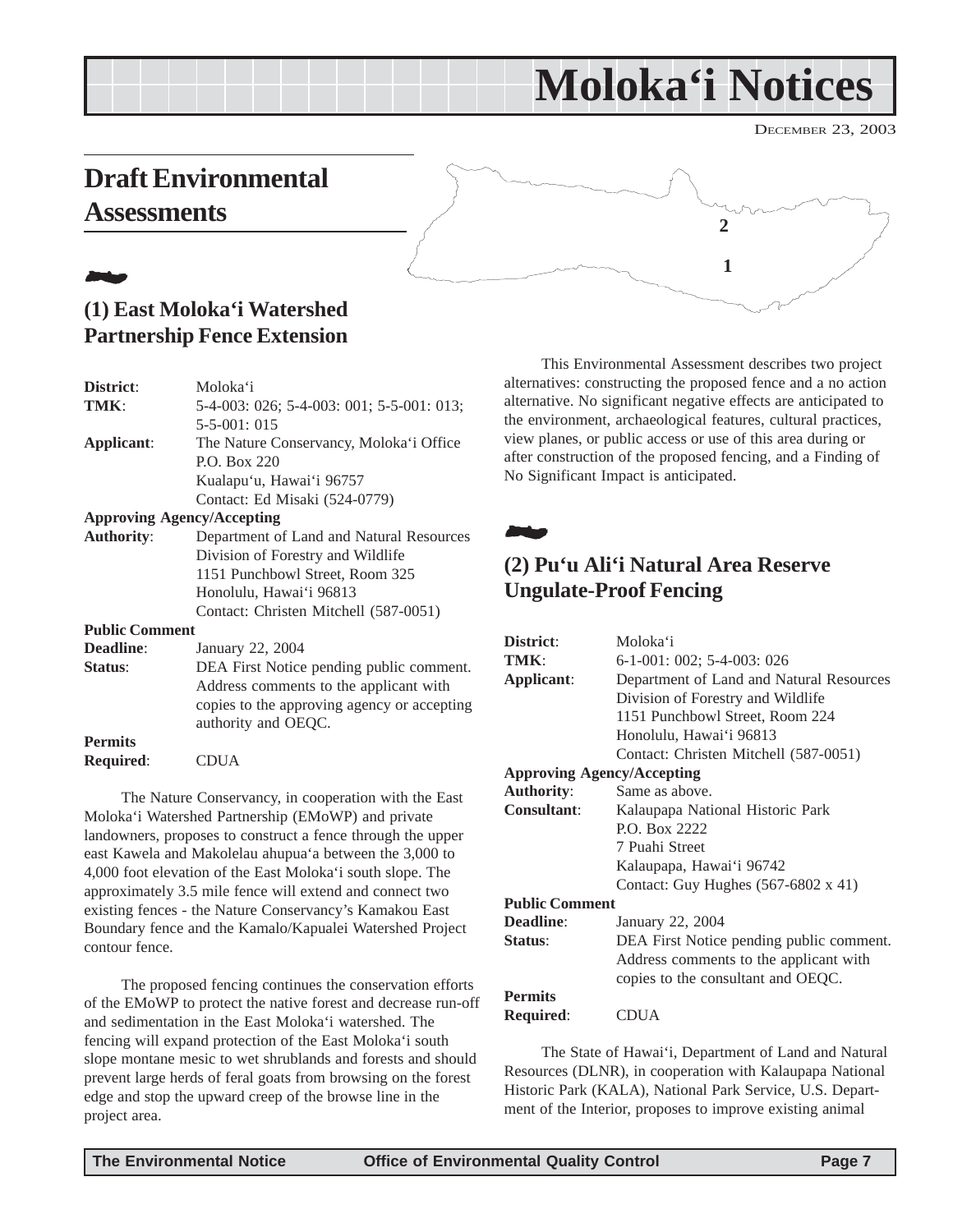## **Molokai Notices**

DECEMBER 23, 2003

exclusion fences and to construct new fences at the Pu'u Ali'i Natural Area Reserve on Moloka'i.

The project would enclose approximately 528 acres of the Reserve and adjacent lands with animal proof fences, followed by the removal of all feral ungulates from within the fenced enclosure. The project entails construction of 2.9 miles of new fence, and a retrofit of 2.75 miles of existing fence. The new fence will connect fence segments built earlier by The Nature Conservancy of Hawai'i (TNCH) and Hawai'i State Division of Forestry and Wildlife (DOFAW).

The 1,330-acre Reserve is located in a remote portion of northern Moloka'i. It protects important habitat for native plants, birds and invertebrates and constitutes an important watershed for the island. Activity by feral animals in many parts of the Reserve is at unacceptably high levels. Irreversible alteration of forest structure, spread of alien weeds, loss of sensitive plant and animal species, and invasion of avian disease causing mosquitoes are some results of severe and prolonged ungulate activity. The primary objective of this project is to prevent further damage to a portion of the Reserve in which the native vegetation is still fairly pristine.

This Environmental Assessment describes two project alternatives: building and upgrading fences as described above and a no action alternative. The project is expected to have primarily positive effects on the resources protected in the Reserve. No significant negative effects are anticipated to the environment, archaeological features, view planes, or public access or use of this area during or after construction of the proposed fencing.

20**2** 



The Hawai'i Department of Health (DOH) encourages you to review and comment on the methane removal actions being conducted at Piers 36-38, Honolulu Harbor. You are also invited to attend a public meeting to learn more about the removal actions at this site and provide comments.

The Department of Transportation – Harbors Division (DOT-H) is developing a domestic commercial fishing village at Piers 36 – 38. Portions of the property are known to be affected by methane gas. In accordance with both strict methane guidelines that are currently in use in Orange County, California, and the State Contingency Plan (HAR 11-451) administered by the DOH, DOT-H will be conducting methane gas removal activities designed to be protective of human health and the environment. The removal activities began in October 2003, with further removal activities anticipated to begin in December 2003.

The purpose of this public notice is to advise all interested parties that detailed information on the removal activities being conducted at the fishing village site are now available for review at DOH by contacting John Peard at 586-4249, or at the State of Hawai'i Main Library, 478 South King Street, in the Hawai'i and Pacific Section. To receive a short fact sheet about the project, call John Peard at 586-4249.

A public meeting will be held at Pu'uhale Elementary School.

| Date:            | January 8, 2003                             |
|------------------|---------------------------------------------|
|                  | <b>Meeting Time:</b> 6:30 p.m. $-8:30$ p.m. |
| <b>Location:</b> | Pu'uhale Elementary School                  |
|                  | Cafeteria                                   |
| <b>Address:</b>  | 345 Pu'uhale Road                           |
|                  | Honolulu Hawai'i 96819                      |

Written comments regarding the methane gas removal actions at the fishing village site will be accepted through January 23, 2004 and should be sent to: John Peard, Project Manager, Hawai'i Department of Health – HEER Office, 919 Ala Moana Boulevard, Room 206, Honolulu, Hawai'i 96814.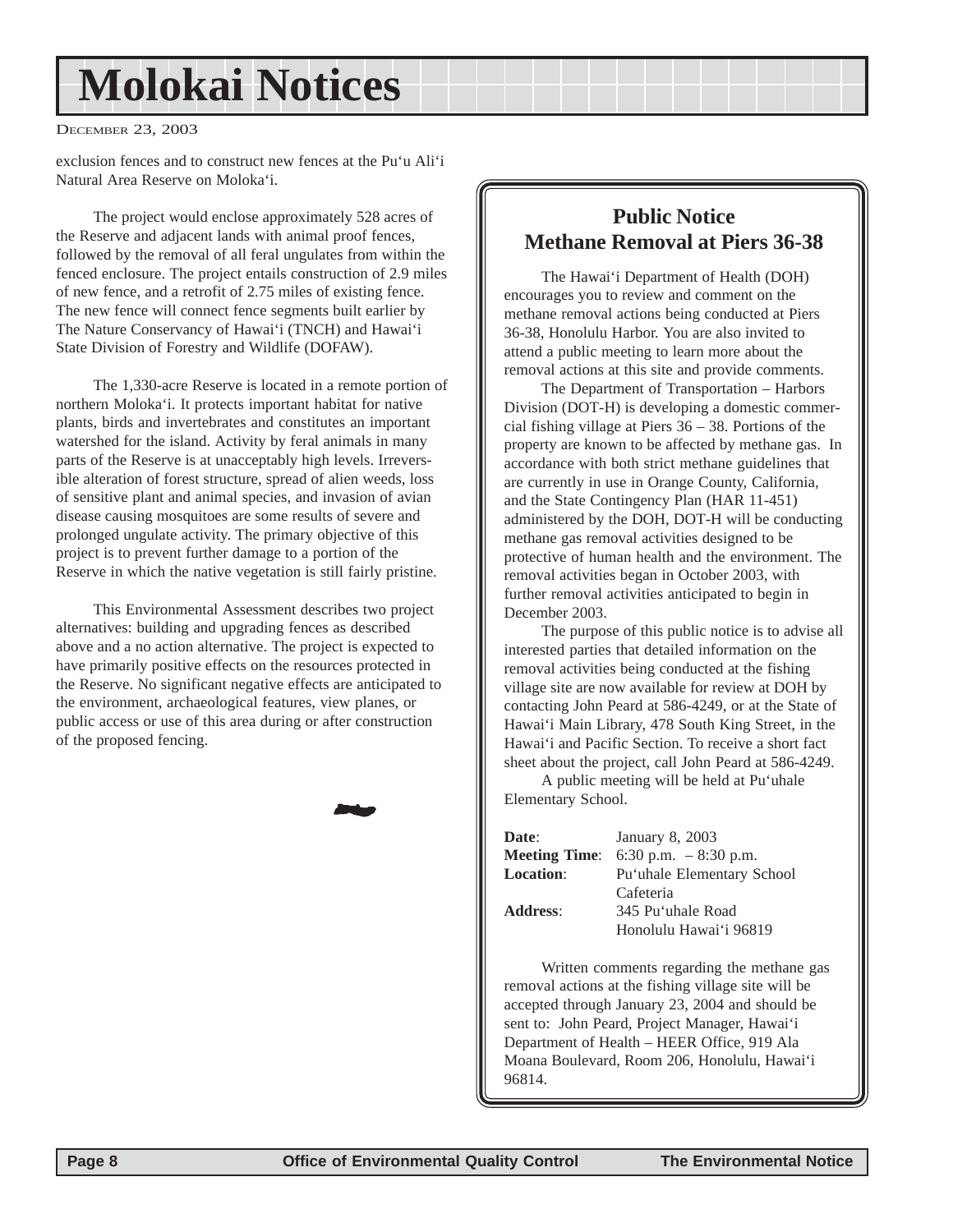## **Hawai'i Notices**

DECEMBER 23, 2003

### <span id="page-8-0"></span>**Draft Environmental Assessments**

## $\blacktriangleright$

#### **(1) Kula'imano Well Development Project**

| District:             | South Hilo                        |
|-----------------------|-----------------------------------|
| TMK:                  | 2-08-004: Parcel 003              |
| Applicant:            | County of Hawai'i                 |
|                       | Department of Water Supply        |
|                       | 345 Kekuanao'a Street             |
|                       | Hilo, Hawai'i 96720               |
|                       | Contact: Gerald Yorita (961-8070) |
|                       | <b>Approving Agency/Accepting</b> |
| <b>Authority:</b>     | Same as above.                    |
| <b>Consultant:</b>    | SSFM International, Inc.          |
|                       | 501 Sumner Street, Suite 620      |
|                       | Honolulu, Hawai'i 96817           |
|                       | Contact: Ronald Sato (531-1308)   |
| <b>Public Comment</b> |                                   |
| <b>Deadline:</b>      | January 22, 2004                  |
|                       |                                   |

| <b>Deadline:</b> | January 22, 2004                         |
|------------------|------------------------------------------|
| Status:          | DEA First Notice pending public comment. |
|                  | Address comments to the applicant with   |
|                  | copies to the consultant and OEQC.       |
| <b>Permits</b>   | Well, NPDES, Plan Approval,              |
| <b>Required:</b> | Grubbing, Grading, Building              |
|                  |                                          |

The Department of Water Supply (DWS), County of Hawai'i, is proposing to develop the Kula'imano Well Development Project within the South Hilo District of the Island of Hawai'i. More specifically, the project site is situated in the Kula'imano community just north of the town of Pepe'ekeo. This project involves the development of a new source well to improve the DWS's Pepe'ekeo potable water system and service. Future phases of this project would involve constructing a 500,000 gallon concrete water reservoir and accessory facilities utilizing this new source well.

The purpose of this project is to improve the DWS's storage capacity and water source for their water system serving the Pepe'ekeo community. This new source well will replace the existing surface water source serving this water system, and eliminate its costly monitoring, treatment, and associated operational requirements. The future reservoir will also increase this system's storage capacity. This project would be developed on a 1.00-acre parcel that has recently been consolidated with an adjacent 0.275-acre existing County DWS reservoir site resulting in the creation of a 1.275-acre parcel.



The County DWS plans to develop an exploratory well on this property which will involve drilling and testing the well to determine its suitability as a new water source. A drywell within the project site is planned to be used to accommodate the discharge of test water.

## **Final Environmental Assessments (FONSI)**

## $\blacklozenge$ **(2) Kokoiki 0.1 MG Concrete Reservoir**

| District:                         | North Kohala                      |  |  |
|-----------------------------------|-----------------------------------|--|--|
| TMK:                              | $5-5-004$ : por. 051              |  |  |
| Applicant:                        | County of Hawai'i                 |  |  |
|                                   | Department of Water Supply        |  |  |
|                                   | 345 Kekuanaoa Street              |  |  |
|                                   | Hilo, Hawai'i 96720               |  |  |
|                                   | Contact: Shari Komata (961-8070)  |  |  |
| <b>Approving Agency/Accepting</b> |                                   |  |  |
| <b>Authority:</b>                 | Same as above.                    |  |  |
| <b>Consultant:</b>                | SSFM International, Inc.          |  |  |
|                                   | 74-5620-A Palani Road, Suite 204  |  |  |
|                                   | Kailua-Kona, Hawaiʻi 96740        |  |  |
|                                   | Contact: Pamela Harlow (326-4733) |  |  |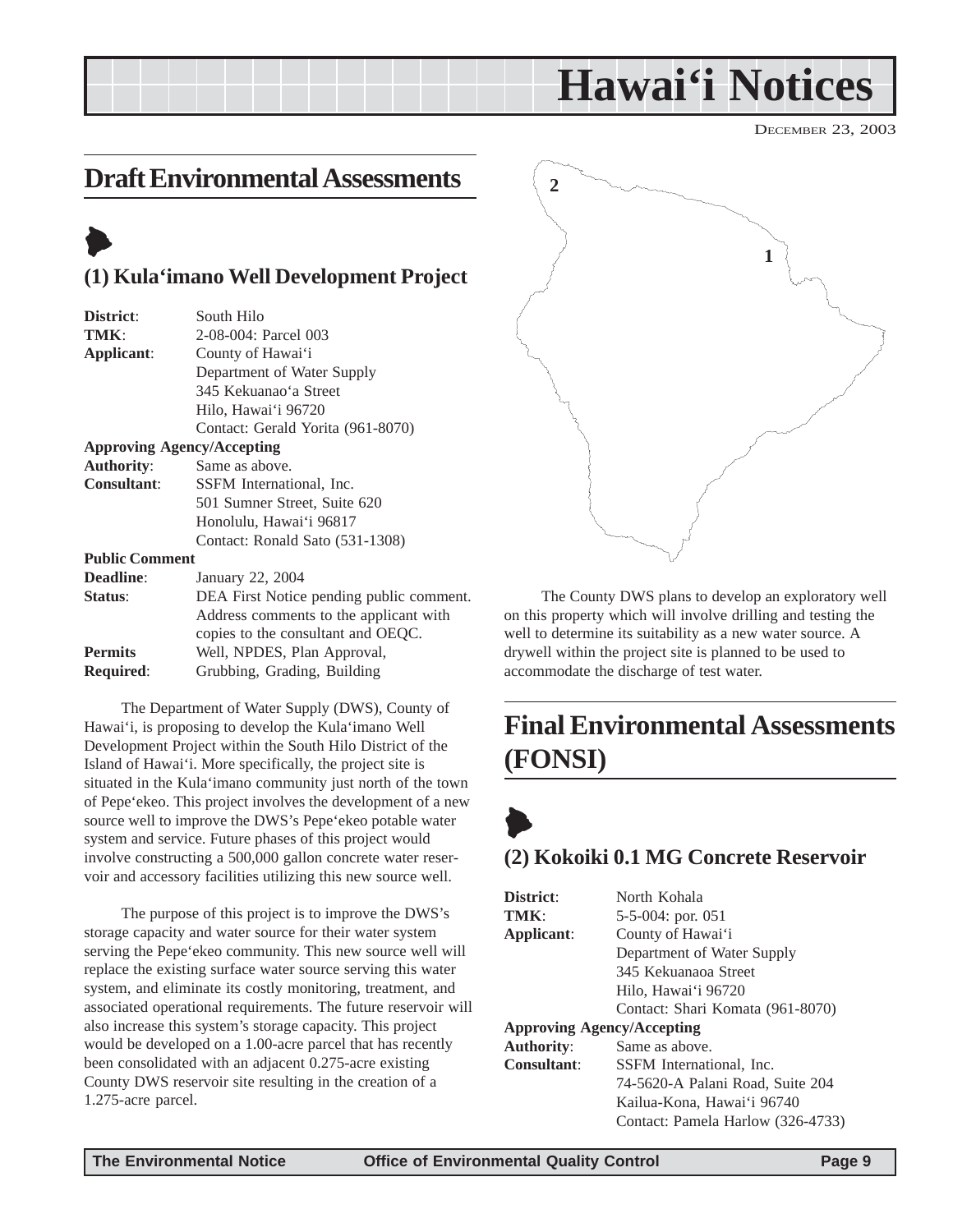## <span id="page-9-0"></span>**Hawai'i Notices**

DECEMBER 23, 2003

| <b>Status:</b>   | FEA/FONSI issued, project may proceed. |
|------------------|----------------------------------------|
| <b>Permits</b>   | Plan Approval, Grubbing, Grading,      |
| <b>Required:</b> | <b>Building</b>                        |

The Department of Water Supply (DWS), County of Hawai'i, is proposing to develop the Kokoiki 0.1 Million Gallon (MG) Concrete Reservoir Project in the town of Hawi, within the North Kohala District on the Island of Hawai'i. This project involves the acquisition of approximately 0.5 acre of State-owned land and the construction of a new 0.1 MG concrete water reservoir and appurtenances.

The purpose of this project is to minimize water pressure limitations currently experienced by some DWS customers in the Hawi community served by the existing Hawi-Kokoiki-Kynnersly-Kapa'au water system. This new concrete water tank and appurtenances would augment the existing DWS waterline to ensure adequate water pressure for emergency purposes in this area of the Hawi community.

The new concrete water reservoir would have a height of approximately 18.5-feet, and would have a diameter of about 39 feet. Other water quality appurtenances on the site are likely to include gravity-fed influent and effluent lines to connect to the existing water system, a chlorinator station and control valves. A paved, 15-foot wide, access road would also be provided around this tank to allow for access and maintenance activities conducted by the County DWS staff. The entire property would be enclosed within a 6-foot tall chain link fence for security. The driveway entrance would be gated with a chain link fence.

### **Previously Published Projects**

#### **Draft Environmental Assessments**

#### 6 **Piha Mauka Forest Management Plan**

| Applicant:                        | Department of Hawaiian Home Lands |
|-----------------------------------|-----------------------------------|
|                                   | P.O. Box 1879                     |
|                                   | Honolulu, Hawai'i 96805           |
|                                   | Contact: Mike McElroy (586-3823)  |
| <b>Approving Agency/Accepting</b> |                                   |
|                                   |                                   |

**Authority**: Same as above.

**Public Comment Deadline**: January 7, 2004

#### **Environmental Impact Statement Preparation Notices (EISPN)**

#### 6 **Keahole Generating Station and Airport Substation**

| Applicant:            | Hawai'i Electric Light Company, Inc.<br>c/o Hawaiian Electric Company, Inc. |  |  |
|-----------------------|-----------------------------------------------------------------------------|--|--|
|                       | P.O. Box 2750                                                               |  |  |
|                       | Honolulu, Hawai'i 96840                                                     |  |  |
|                       | Contact: Anthony Koyamatsu (543-7339)                                       |  |  |
|                       | <b>Approving Agency/Accepting</b>                                           |  |  |
| <b>Authority:</b>     | <b>State Land Use Commission</b>                                            |  |  |
|                       | 235 S. Beretania Street                                                     |  |  |
|                       | Honolulu, Hawai'i 96813                                                     |  |  |
|                       | Contact: Russell Kumabe (587-3822)                                          |  |  |
| <b>Public Comment</b> |                                                                             |  |  |
| Deadline:             | January 7, 2004                                                             |  |  |

#### **Outrigger Telescopes Project Public Scoping Meetings**

The National Aeronautics and Space Administration (NASA) is announces its intent to conduct scoping and prepare an Environmental Impact Statement (EIS) for the Outrigger Telescopes Project (OTP). NASA intends to fund the OTP at the W.M. Keck Observatory in the Mauna Kea Science Reserve, on the Island of Hawai'i. The EIS will address alternative sites and the environmental impacts that could potentially occur with on-site construction, installation, and operation of six 1.8-meter (72-inch) diameter Outrigger Telescopes. The proposed Outrigger Telescopes would be strategically placed around the existing Keck I and Keck II Telescopes, within the current footprint of the W.M. Keck Observatory.

NASA welcomes and request public comments and concerns regarding alternatives and environmental issues associated with the proposed OTP. NASA will host community scoping meetings to provide an opportunity for the people of Hawaii to comment on this proposal. Public scoping meetings will be held at the following locations:

 \* **January 5, 2004**, King Kamehameha Beach Hotel; 75-5660 Palani Road, Kailua-Kona, Hawai'i 96740 (paid parking at the hotel will be free for attendees);

\* **January 7, 2004**, Hawaii Naniloa; 93 Banyan Drive, Hilo, Hawai'i 96720 (parking is free);

\* **January 8, 2004**, Waimea YMCA; 67-1435 Mamalahoa Hwy, Kamuela, Hawai'i 96743 (parking is free);

\* **January 12, 2004**, Japanese Cultural Center; 2554 South Beretania Street, Honolulu, Hawai'i 96826 (paid parking at the Cultural Center will be free for attendees);

\* **January 13, 2004**, Wai'anae District Park; 85-601 Farrington Highway, Wai'anae, Hawai'i 96792 (parking is free).

All meetings will begin with an informal open house from 5:15 to 6:15 pm. The formal meeting to listen to public comments will begin at 6:30 pm. NASA plans to have a Hawaiian language translator at all of the meetings. If there are any questions about the project or the upcoming scoping meetings, please contact Mr. Carl Pilcher at 877-283-1977 (toll free).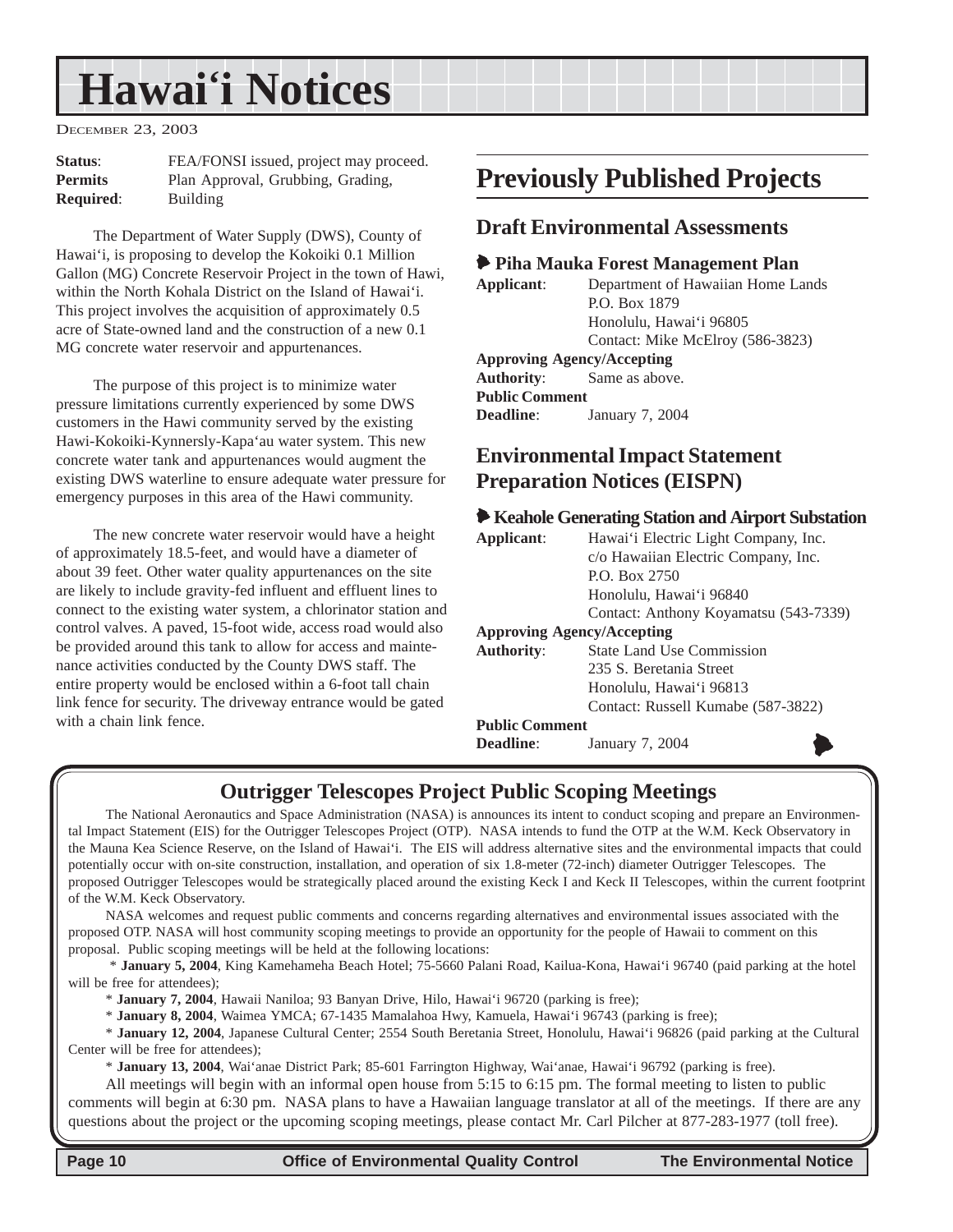## **Kaua'i Notices**

DECEMBER 23, 2003

## <span id="page-10-0"></span>**Final Environmental Assessments/Findings of No Significant Impacts (FONSI)**

## $\bullet$

#### **(1) Nextel PMRF Communication Facility at Barking Sands 1**

| Waimea                                   |  |  |
|------------------------------------------|--|--|
| $1 - 2 - 02:013$                         |  |  |
| Nextel Partners, Inc.                    |  |  |
| 3375 Koapaka Street, Suite D-155         |  |  |
| Honolulu, Hawai'i 96819                  |  |  |
| Contact: Matt Tobias (383-8880)          |  |  |
| <b>Approving Agency/Accepting</b>        |  |  |
| Department of Land and Natural Resources |  |  |
| P. O. Box 621                            |  |  |
| Honolulu, Hawai'i 96809                  |  |  |
| Contact: Sam Lemmo (587-0381)            |  |  |
| Environmental Planning Solutions LLC     |  |  |
| 945 Makaiwa Street                       |  |  |
| Honolulu, Hawai'i 96816                  |  |  |
| Contact: Colette Sakoda (732-8602)       |  |  |
| FEA/FONSI issued, project may proceed.   |  |  |
|                                          |  |  |
|                                          |  |  |
|                                          |  |  |

Nextel Partners, Inc. proposes to develop a telecommunications facility at the United States Pacific Missile Range Facility (PMRF) Barking Sands on the island of Kaua'i. Nextel plans to provide mobile telephone service for personnel at the PMRF and coverage from Kekaha town to Polihale State Park.

PMRF is located in west Kaua'i and covers an area of approximately 1,970 acres. The property is surrounded by sugar cane fields to the east and Polihale State Park to the north. Kekaha is located about five miles south. The land is designated as Limited subzone in the State Conservation District. A Conservation District Use Permit application has been submitted to the Department of Land and Natural Resources.

The project is located about 200' north of the main gate next to Building 356, alongside an existing parking lot. The site is a generally flat grassy area next to several nearby buildings, two 80' wood utility poles, a guyed 120' lattice tower, drainage swale to the east, landscape trees and fencing along the property line.

Nextel's cell site will be on 360 sf of land and consist of a 7' x 9' equipment shelter and replacement of an existing wood utility pole. The replacement steel monopole will be 90' high with 3, 10-foot Omni (whip) antennas mounted at the top. Overall height will be 100'. Omni antennas transmit from 851.000 - 866.000 Mhz and receive from 806.000 - 821.000 Mhz. At the 900 frequency level, antennas transmit from 935.000 Mhz to 940.000 Mhz and receive from 896.000 Mhz to 901.000 Mhz.

The cell site will be enclosed by a chain link fence. Power will be provided from existing facilities and telephone service will be provided by the Verizon Hawai'i Central Office located next to the main gate. Neither water nor sewer service is required for the Nextel facility.



**1**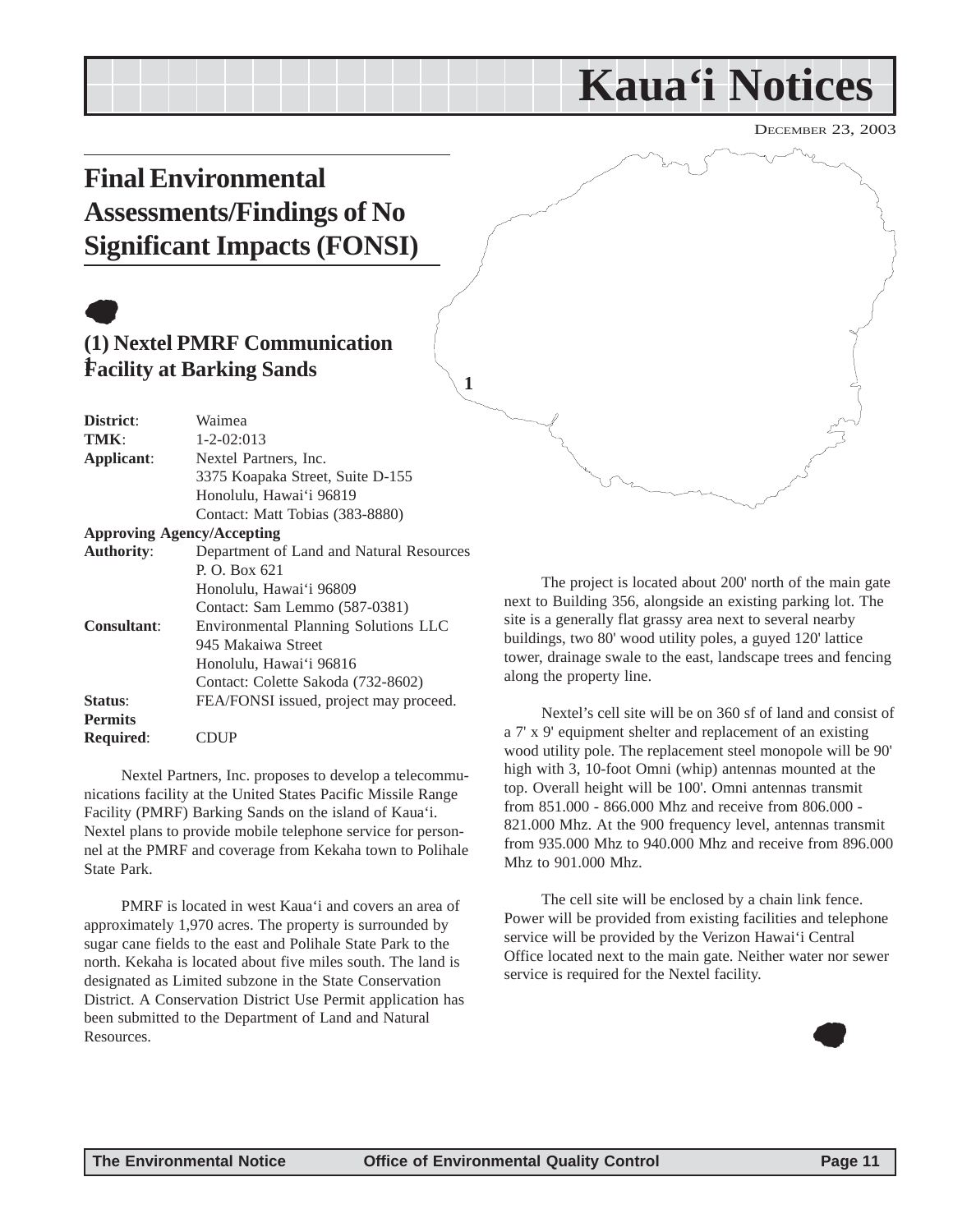## <span id="page-11-0"></span>**Shoreline Notices**

DECEMBER 23, 2003

#### **Shoreline Certification Applications**

Pursuant to § 13-222-12, HAR the following shoreline certification applications are available for inspection at the DLNR District Land Offices on Kauai, Hawaii and Maui and at Room 220, 1151 Punchbowl St., Honolulu, Oahu (Tel: 587-0414). All comments shall be submitted in writing to the State Land Surveyor, 1151 Punchbowl Street, Room 210, Honolulu, HI 96813 and postmarked no later than fifteen (15) calendar days from the date of the public notice of the application. If there are any questions, please call Nick Vaccaro at 587-0384.

| File No. | Date     | Location                                                                                                                                                            | Applicant/Owner                                      | TMK               |
|----------|----------|---------------------------------------------------------------------------------------------------------------------------------------------------------------------|------------------------------------------------------|-------------------|
| OA-968   | 12/16/03 | Lot 24 of Land Court Application 1719 (Map 5), land situated<br>at Oneawa, Kailua, Koolaupoko, Island of Oahu, Hawaii                                               | ParEn, Inc./Charles Schmitt<br>and Bronwyn Alexander | $4 - 3 - 19:35$   |
|          |          | Address: 22 Laiki Place                                                                                                                                             |                                                      |                   |
|          |          | Purpose: Building Permit                                                                                                                                            |                                                      |                   |
| OA-785-2 | 12/16/03 | Lot 18-A and Lot 18-A-1 of the Kahala Subdivision, as shown<br>on Bishop Estate Map No. 4530 and 1063, land situated at<br>Kahala, Honolulu, Island of Oahu, Hawaii | ParEn, Inc./Weinman Family<br>Trust                  | $3-5-03:35$       |
|          |          | Address: 4471 Kahala Avenue                                                                                                                                         |                                                      |                   |
| OA-969   | 12/16/03 | Lot 61 of Land Court Application 1052 (Map 5), land situated<br>at Makaha, Waianae, Island of Oahu, Hawaii                                                          | Towill, Shigeoka and<br>Associates/Robert Norton     | $8-4-05:08$       |
|          |          | Address: 84-923 Moua Street                                                                                                                                         |                                                      |                   |
|          |          | Purpose: Improvements                                                                                                                                               |                                                      |                   |
| MA-116-2 | 12/16/03 | Lots 2. 3, and 4, Kaae Tract and Land Court Application 228,<br>land situated at Makalaukalo, Waiokama, Lahaina, Island of<br>Maui. Hawaii                          | Tanaka Engineers/Lahaina<br><b>Shores</b>            | $4 - 6 - 02$ : 07 |
|          |          | Address: 475 Front Street                                                                                                                                           |                                                      |                   |
|          |          | Purpose: Determine Setback                                                                                                                                          |                                                      |                   |
| HA-272   | 12/16/03 | Lot 61, Puako Beach Lots (HTS Plat 4-14-B), land situated at<br>Lalamilo, Waimea, South Kohala, Island of Hawaii, Hawaii                                            | Wes Thomas Associates/John<br>Randall Salim          | $6-9-04:19$       |
|          |          | Address: 16-1708 Puako Road                                                                                                                                         |                                                      |                   |
|          |          | Purpose: Building Permit                                                                                                                                            |                                                      |                   |
| OA-970   | 12/16/03 | Lot 171 of Land Court Application 1052 (Map 5), land<br>situated at Makaha, Waianae, Island of Oahu, Hawaii                                                         | A.F.M. Corporation/Waikiki<br>Surf Club              | $8-4-07:13$       |
|          |          | Address: 84-633 Upena Street                                                                                                                                        |                                                      |                   |
|          |          | Purpose: Building Permit                                                                                                                                            |                                                      |                   |

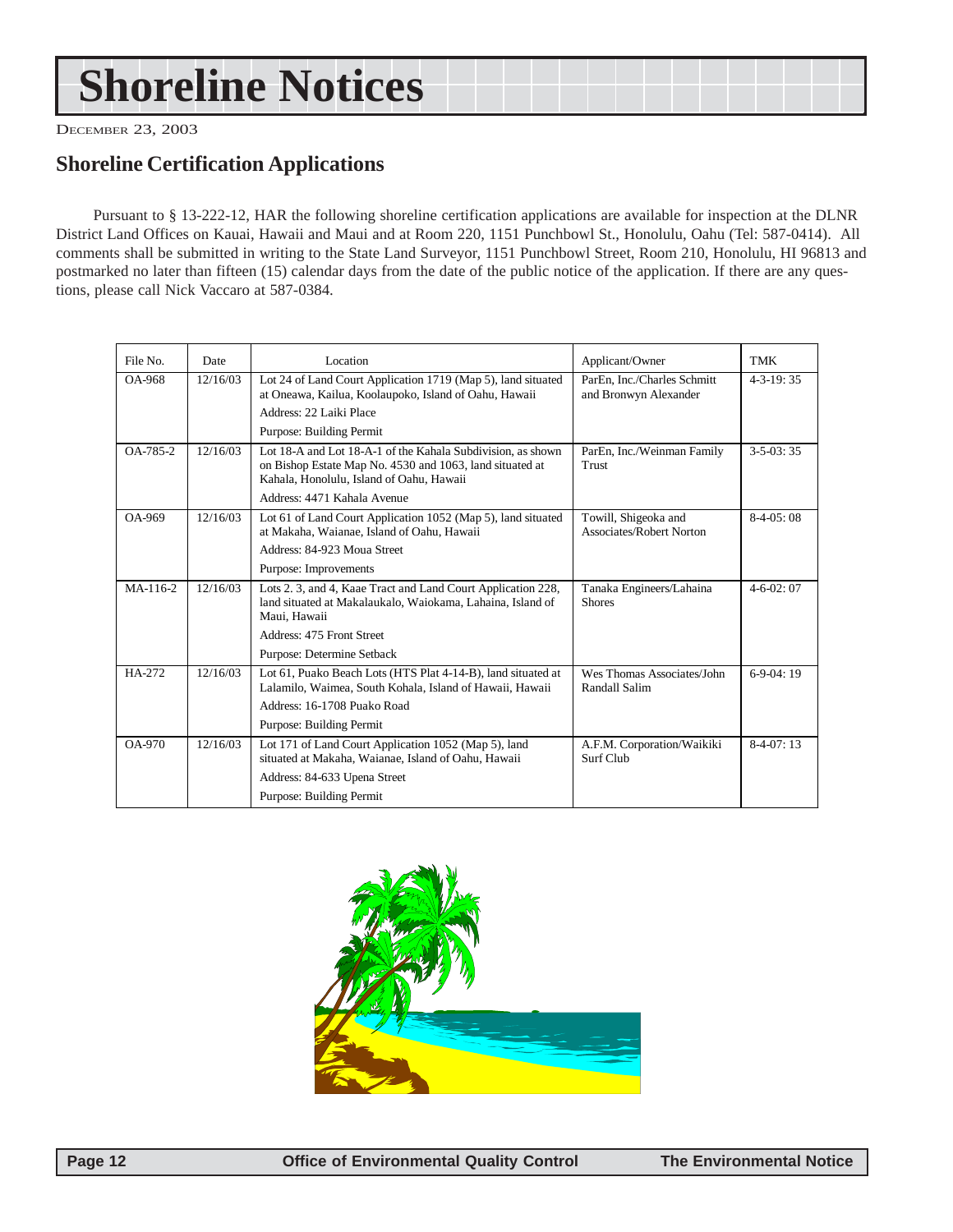## <span id="page-12-0"></span>**Shoreline Notices**

#### **Shoreline Certifications and Rejections**

Pursuant to §§13-222-26, HAR the following shorelines have been proposed for certification or rejection by the DLNR. Any person or agency wishing to appeal a proposed shoreline certification or rejection shall file a notice of appeal in writing with the department no later than 20 calendar days from the date of the public notice of the proposed shoreline certification or rejection. The Notice of appeal shall be sent to the BLNR, 1151 Punchbowl Street, Room 220, Honolulu, HI 96813.

| Case No. | Actions Under New and<br>Old Shoreline Rules     | Location                                                                                                                                                              | Applicant                                                | TMK                   |
|----------|--------------------------------------------------|-----------------------------------------------------------------------------------------------------------------------------------------------------------------------|----------------------------------------------------------|-----------------------|
| OA-961   | Proposed Shoreline<br>Certification<br>New Rules | Land Patent 8165, Land Commission Award 8559-B, Apana 32 to<br>W.C. Lunalilo, land situated at Kaalawai Beach, Honolulu, Island of<br>Oahu, Hawaii                    | <b>Engineers Surveyors</b><br>Hawaii, Inc./Heidi<br>Snow | $3 - 1 - 38:23$       |
|          | 12/11/03                                         | Address: 3639 Diamond Head Road                                                                                                                                       |                                                          |                       |
|          |                                                  | Purpose: Building Permit                                                                                                                                              |                                                          |                       |
| OA-962   | Rejected<br>12/11/03                             | Portion of Grant 7736 to Mrs. H.R. Finney, land situated at<br>Pupukea-Paumalu, Koolauloa, Island of Oahu, Hawaii                                                     | Jamie F.<br>Alimboyoguen/Brian<br>Strange                | $5-9-20:14$           |
|          |                                                  | Address: 59-319 Ke Nui Road                                                                                                                                           |                                                          |                       |
|          |                                                  | Purpose: Determine Building Setback                                                                                                                                   |                                                          |                       |
| MO-078   | Proposed Shoreline<br>Certification              | Lot 26 of Land Court Application 1867 (Map 2), land situated at<br>Kawela, Island of Molokai, County of Maui, Hawaii                                                  | Newcomer-Lee Land<br>Surveyors, Inc./Jerald              | $5 - 4 - 17:24$       |
|          | New Rules                                        | Address: Kamehameha V Highway (No Number)                                                                                                                             | W. Johnson                                               |                       |
|          | 12/11/03                                         | Purpose: Determine Building Setback                                                                                                                                   |                                                          |                       |
| MO-079   | Proposed Shoreline<br>Certification              | Lots 68-A-1 and 68-B of the Kamakana Beach Lots Subdivision,<br>being a portion of R. P. 7656, Land Commission Award 8559-B,                                          | Austin, Tsutsumi and<br>Associates.                      | $5-4-13:01$<br>and 02 |
|          | New Rules                                        | Apana 28 to William C. Lunalilo, land situated at Kawela, Island of<br>Molokai, Maui, Hawaii                                                                          | Inc./Michael and Devra<br>Doiron                         |                       |
|          | 12/11/03                                         | Address: 2820 Kamehameha V Highway                                                                                                                                    |                                                          |                       |
|          |                                                  | Purpose: Determine Building Setback                                                                                                                                   |                                                          |                       |
| KA-172   | Proposed Shoreline                               | Lot 71 of Wainiha Hui Lands, being a portion of R.P. 7194, Land                                                                                                       | <b>Wagner Engineering</b>                                | $5 - 8 - 08:35$       |
|          | Certification                                    | Commission Award 11216, Apana 5 to M. Kekauonohi, land                                                                                                                | Services, Inc./Steve and                                 |                       |
|          | New Rules                                        | situated at Wainiha, Island of Kauai, Hawaii                                                                                                                          | Robin Sedgewick                                          |                       |
|          | 12/11/03                                         | Address: 4411 Oneone Road                                                                                                                                             |                                                          |                       |
|          |                                                  | Purpose: Residential Building Permit                                                                                                                                  |                                                          |                       |
| OA-955   | Proposed Shoreline<br>Certification              | Lots 39 and 40, Land Court Application 979 as shown on Map 3 of<br>land situated at Kahaluu, Koolaupoko, Island of Oahu, Hawaii                                       | Towill, Shigeoka and<br>Associates/Thomas                | $4 - 7 - 19:20$       |
|          | New Rules                                        | Address: 47-035 Kamehameha Highway                                                                                                                                    | Robertson                                                |                       |
|          | 12/11/03                                         | Purpose: Easements and Building Permit                                                                                                                                |                                                          |                       |
| KA-063-3 | Proposed Shoreline<br>Certification              | Lot 82 Wainiha Hui Lands, being a portion of R.P. 7194, Land<br>Commission Award 11216, Apana 5 to M Kekauonohi, land<br>situated at Wainiha, Island of Kauai, Hawaii | <b>Wagner Engineering</b><br>Services/Nick Michaels      | $5 - 8 - 12$ : 07     |
|          | New Rules                                        | Address: 5-7030 Kuhio Highway                                                                                                                                         |                                                          |                       |
|          | 12/11/03                                         | Purpose: Building Permit                                                                                                                                              |                                                          |                       |
| HA-203-2 | Proposed Shoreline                               | Lot 48 of Land Court Application 1319 (Map 8), land situated at                                                                                                       | Wes Thomas and                                           | $7-5-05:15$           |
|          | Certification<br>New Rules                       | Lanihau Nui, North Kona, Island of Hawaii<br>Address: 75-5572 Kuakini Highway #15                                                                                     | Associates/Larry S.<br>Pozner Trust, etal                |                       |
|          | 12/11/03                                         | Purpose: Building Permit                                                                                                                                              |                                                          |                       |
| HA-269   |                                                  | Lot 26 (File Plan 1813) Kona Bay Estates, land situated at Lanihau-                                                                                                   | Don McIntosh                                             | $7-5-05:37$           |
|          | Proposed Shoreline<br>Certification              | Nui, Kailua-Kona, North Kona, Island of Hawaii, Hawaii                                                                                                                | Consulting, Inc./Dale                                    |                       |
|          | New Rules                                        | Address: Lot 28 of the Kona Bay Estates                                                                                                                               | and Linda Laurance                                       |                       |
|          | 12/11/03                                         | Purpose: Building Permit                                                                                                                                              |                                                          |                       |
| OA-951   | Proposed Shoreline<br>Certification              | Lot 1008, Land Court Application 677 (Map 227), land situated at<br>Kailua, Koolaupoko, Island of Oahu, Hawaii                                                        | Adam and Sandie-<br><b>Tillotson Baker</b>               | $4 - 3 - 83:08$       |
|          | New Rules                                        | Address: 111 Kailuana Loop                                                                                                                                            | Surveyor: DJNS                                           |                       |
|          | 12/11/03                                         | Purpose: New Construction                                                                                                                                             | Surveying and<br>Mapping, Inc.                           |                       |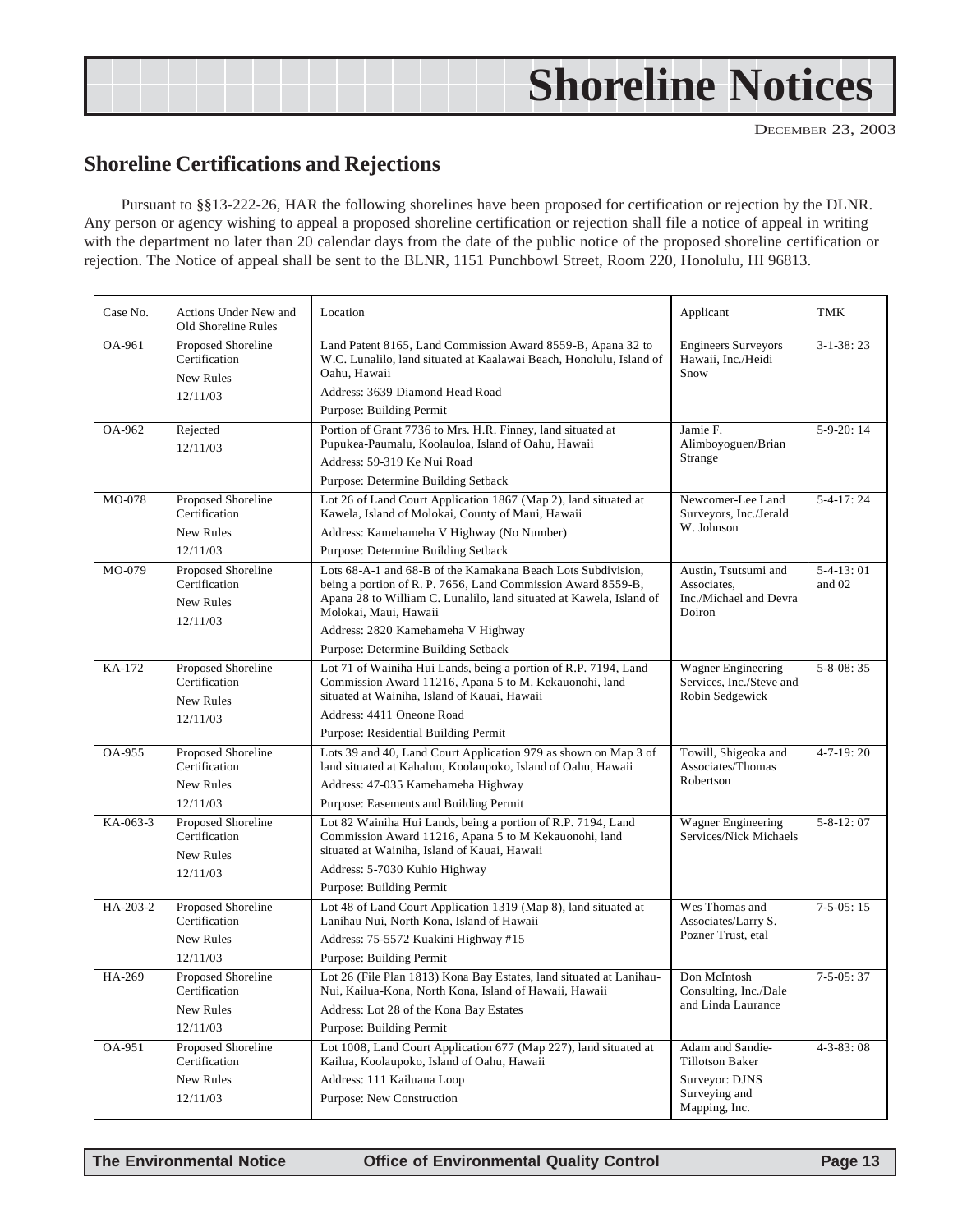## <span id="page-13-0"></span>**Endangered Species Notices**

DECEMBER 23, 2003

*The following notice is published pursuant to Section 343-3(c), Hawai'i Revised Statutes which requires OEQC to inform the public of: (1) a public comment process or public hearing if a federal agency provides for the public comment process or public hearing to process a habitat conservation plan, safe harbor agreement, or incidental take license pursuant to the federal Endangered Species Act; and (2) a proposed habitat conservation plan or proposed safe harbor agreement, and availability for inspection of the proposed agreement, plan and application to enter a planning process for the preparation and implementation of the habitat conservation plan for public review and comment; and (3) a proposed incidental take license as part of a habitat conservation plan or safe harbor agreement. For more information, please call the Department of Land and Natural Resources, Division of Forestry and Wildlife at 587-4176.*



### **"Safe Harbor Agreement for the Reintroduction of the Nene to Piiholo Ranch, Maui" and Incidental Take License**

| District:             | Makawao                                                           |  |  |
|-----------------------|-------------------------------------------------------------------|--|--|
| TMK:                  | $2-7-15$ : 13 and $2-4-12$ : 9                                    |  |  |
| <b>Proposing</b>      | Department of Land and Natural Resources                          |  |  |
| Agency:               | Division of Forestry and Wildlife                                 |  |  |
|                       | 1151 Punchbowl Street, Room 325                                   |  |  |
|                       | Honolulu, HI 96813                                                |  |  |
|                       | Contact: Bill Standley (587-4171)                                 |  |  |
| Applicant:            | Piiholo Ranch, LLC                                                |  |  |
|                       | 55 South Wakea Ave.                                               |  |  |
|                       | Kahului, HI 96732-1303                                            |  |  |
|                       | Contact: Peter Baldwin (572-0898)                                 |  |  |
|                       | <b>Approving Agency: Department of Land and Natural Resources</b> |  |  |
| <b>Public Comment</b> |                                                                   |  |  |
| <b>Deadline:</b>      | February 21, 2004                                                 |  |  |
| Status:               | Approval of Safe Harbor Agreement and                             |  |  |
|                       | icouranos of Inoidentel Teles License nondino                     |  |  |

issuance of Incidental Take License pending public comment. Address comments to the proposing agency. Public hearing to be held at Eddie Tam Memorial Complex, Makawao, February 4, 2004, 7:00-9:00 pm.

The Safe Harbor Agreement for the reintroduction of the nene to Piiholo Ranch, Maui will be the second such Agreement for the reintroduction of nene in Hawaii. In 2001 the Board of Land and Natural Resources approved the Safe Harbor Agreement for the reintroduction of nene on Puu O

Hoku Ranch on Molokai. That reintroduction effort is proving to be very successful and the same methods will be used to establish a population of nene on Piiholo Ranch. Under this Agreement Piiholo Ranch will maintain or improve approximately 600 acres of nene habitat on the Ranch for a period of 10 years by continuing cattle ranching operations, thereby maintaining open, short-grass habitat; establish and maintain a nene release pen; control predators around breeding and release sites; and outplant native plant species known to be nene food sources. DLNR will conduct the actual reintroduction of nene raised at the Maui Bird Conservation Center and Ranch staff will provide food and water to the nene while they are in the release pen and assist DLNR in monitoring the population on the Ranch. We anticipate that the available habitat on the Ranch will provide the core areas for nene to become established with a longterm recovery goal of 75 nene on the Ranch.

The following documents are available for public review: (1) Draft Safe Harbor Agreement; (2) Draft Incidental Take License; (3) Approved Board submittal for release of the Safe Harbor Agreement; and (4) Comments from the Endangered Species Recovery Committee. Documents available at the Hawaii State Main Library, the Makawao Public Library, and the Division of Forestry and Wildlife offices in Wailuku and Honolulu, and online at http://www.state.hi.us/dlnr/ dofaw/pubs/index.html.

1

### **Habitat Conservation Plan "Habitat Conservation Plan for Abutilon menziesii at Kapolei", Incidental Take License and Certificate of Inclusion**

| District:        | Ewa                                                    |
|------------------|--------------------------------------------------------|
| TMK:             | $9-1-16$ : 008, $9-1-16$ : 108, $9-1-16$ : 109, $9-1-$ |
|                  | 16: 120, 9-1-17: 071, 9-1-17: 086, 9-1-17:             |
|                  | 088, 9-1-18: 003 and 9-1-18: 005                       |
| <b>Proposing</b> | Department of Land and Natural Resources               |
| <b>Agency:</b>   | Division of Forestry and Wildlife                      |
|                  | 1151 Punchbowl Street, Room 325                        |
|                  | Honolulu, HI 96813                                     |
|                  | Contact: Paul J. Conry (587-4176)                      |
| Applicant:       | Department of Transportation                           |
|                  | 869 Punchbowl St.                                      |
|                  | Honolulu, HI 96813                                     |
|                  | Contact: Yukie Ohashi (808-985-2222)                   |
|                  |                                                        |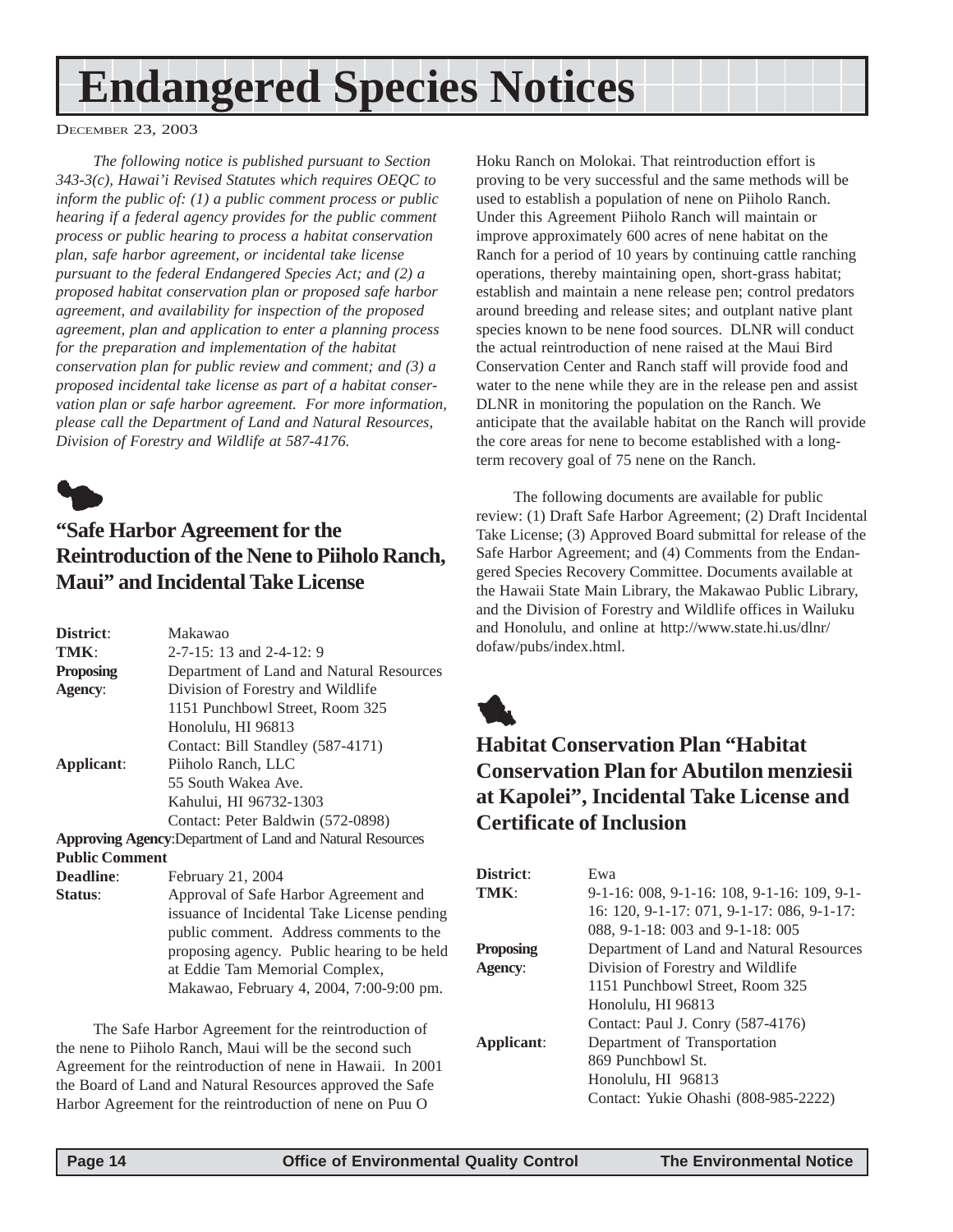

DECEMBER 23, 2003

**Approving Agency**:Department of Land and Natural Resources **Public Comment**

**Deadline**: February 21, 2004

**Status**: Approval of HCP and issuance of Incidental Take License pending public comment. Address comments to the proposing agency. Public hearing to be held at Asing Park, Ewa Beach, January 28, 2004, 7:00-9:00 pm.

A Habitat Conservation Plan (HCP) was developed to cover the impacts to the endangered plant species*, Abutilon menziesii*, that will occur on a 1,300-acre state-owned property, which is the site of the proposed construction of the North-South Road highway and subsequent developments, and the measures that will be taken to mitigate the impacts. Although the Hawaii Department of Transportation (DOT) is the sole applicant, the implementation of the HCP mitigates for the impact of development actions that may be conducted by other agencies/organizations that are not yet identified. The HCP outlines a strategy to take cuttings and collect seeds from the existing plants prior to their removal and using these materials to: 1) maintain genetic representation of the original population by growing cuttings in nurseries and placing seeds in seed storage facilities; and 2) to establish three new populations in protected areas elsewhere on Oahu. In addition, the HCP provides funding to protect and maintain the wild populations for a period of 20 years to assure that they will survive.

In 1991 DOT provided \$250,000 to the Department of Land and Natural Resources (DLNR) to manage and monitor the existing population and begin implementing the mitigation strategies outlined in the HCP. DLNR has successfully preserved full genetic representation of the Kapolei population by propagating plants grown from cuttings and seeds. Plants have been outplanted at the Koko Crater Botanical Garden, a 3-acre site near Kaena Point and the Honouliuli Unit of the Pearl Harbor National Wildlife Refuge. Plans are currently under way to begin outplanting at Diamond Head State Park and other sites are being pursued as well. DOT will provide an additional \$750,000 to DLNR to continue the implementation of the mitigation strategies in HCP once the HCP is approved.

The following documents are available for public review: (1) Draft HCP; (2) Draft Incidental Take License; (3) Draft Certificate of Inclusion; (4) Approved Board submittal for release of the HCP; and (5) Comments from the Endangered Species Recovery Committee. Documents available at the Hawaii State Main Library, the Ewa Beach Public and School Library, and the Division of Forestry and Wildlife office in Honolulu, and online at http://www.state.hi.us/dlnr/ dofaw/pubs/index.html.

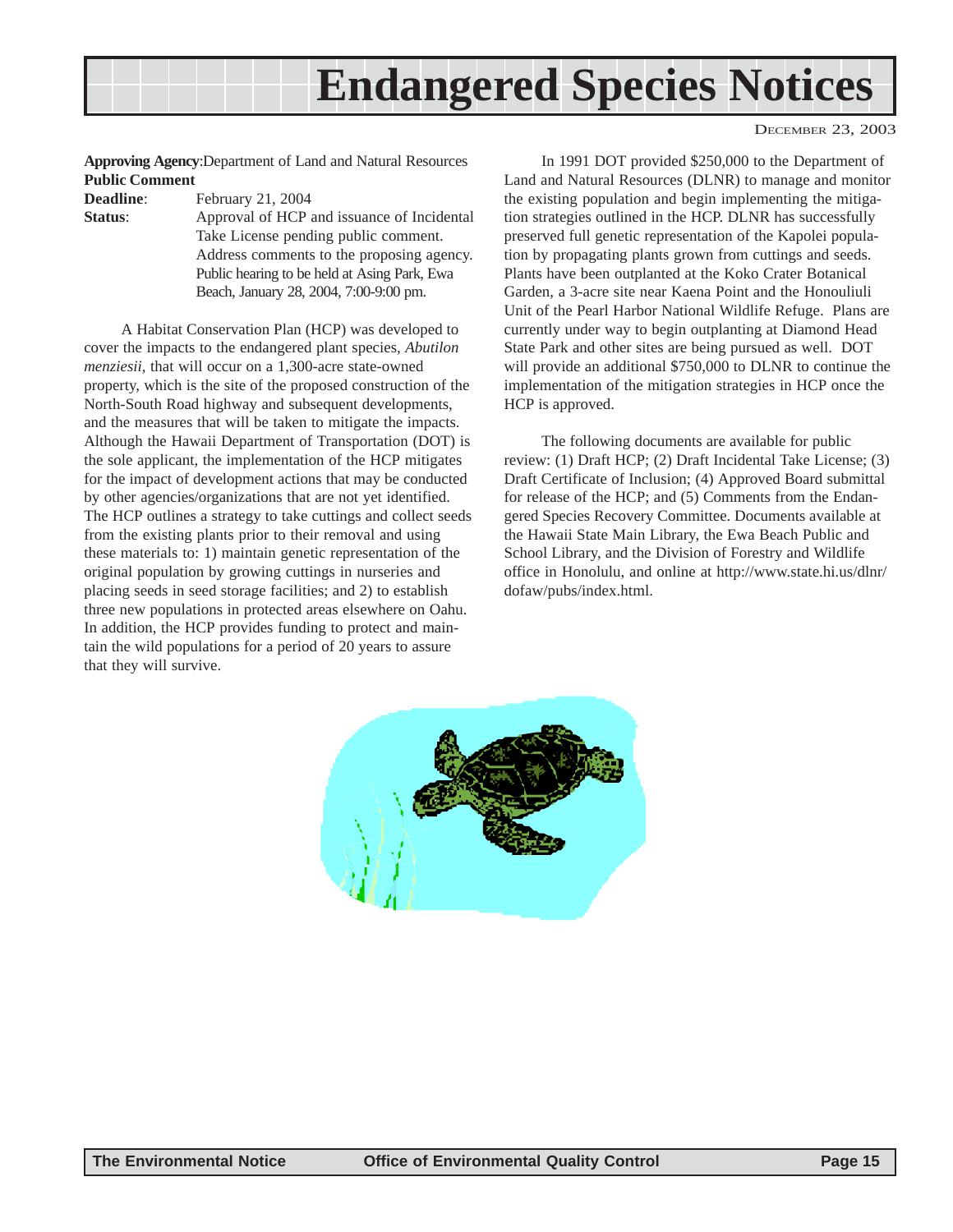## <span id="page-15-0"></span>**Coastal Zone News**

DECEMBER 23, 2003

#### **Special Management Area (SMA) Minor Permits**

Pursuant to Hawai'i Revised Statute (HRS) 205A-30, the following is a list of SMA Minor permits that have been approved or are pending by the respective county/state agency. For more information about any of the listed permits, please contact the appropriate county/state Planning Department. City & County of Honolulu (523-4131); Hawai'i County (961-8288); Kaua'i County (241-6677); Maui County (270-7735); Kakaako (587-2878).

| Location (TMK)                                                  | <b>Description (File No.)</b>                 | <b>Applicant/Agent</b>                    |  |
|-----------------------------------------------------------------|-----------------------------------------------|-------------------------------------------|--|
| Honolulu: Punaluu (5-3-8-2)                                     | Antenna Modification (2003/SMA-80)            | VoiceStream PSC II Corporation            |  |
| Honolulu: Pearl City (9-7-18-<br>12; 9-8-3-1, 10; & 9-8-4-2, 3) | Waiau Office A/C units (2003/SMA-89)          | Hawaiian Electric Company, Inc.<br>(HECO) |  |
| Honolulu: Laie (5-5-11-17)                                      | Laie station antenna additions (2003/SMA-92)  | HECO/Wilson Okamoto Corp.                 |  |
| Honolulu: Kakaako (2-1-60-09)                                   | Drill single exploratory boring (SMA/03-2)    | City & County of Honolulu, BWS            |  |
| Maui: Waiehu (3-3-1-85)                                         | Detached garage storage (SM2 20030192)        | Cooper, Martin V.                         |  |
| Maui: Kihei (2-15-116)                                          | Cottage with carport (SM2 20030193)           | Wagner, Nick                              |  |
| Maui: Maalaea (3-8-5-25)                                        | MECO Septic tank (SM2 20030194)               | Maui Electric, LTD.                       |  |
| Maui: Lahaina (4-3-18-15)                                       | Covered storage bldg (SMX 20030734)           | Hiraga, Nelson, Y/Leslie A                |  |
| Maui: Waiehu (3-3-1-1)                                          | Sand & rock berm (SMX 20030735)               | Williams, Robin                           |  |
| Maui: Kihei (3-9-9-25)                                          | Alteration and addition (SMX 20030739)        | Spence, William                           |  |
| Maui: Makena (2-1-6-35)                                         | Single family dwelling (SMX 20030741)         | Munekiyo & Hiraga, Inc                    |  |
| Maui: Kihei (3-9-44-42)                                         | Apartment repair (SMX 20030743 & 44)          | Cascana Construction, Inc.                |  |
| Maui: Lahaina (4-6-28-43)                                       | Apartment addition (SMX 20030746)             | Lokelani Construction Co. Inc.            |  |
| Maui: Paia (2-5-5-18)                                           | Temporary mini-bypass road (SMX 20030747)     | A&B Properties Inc.                       |  |
| Maui: Lahaina (4-5-10-46)                                       | Restaurant alteration (SMX 20030749)          | Joslin Group                              |  |
| Maui: Huelo (2-9-7-74)                                          | Construct Lodging unit (SMX 20030750)         | Keith, Leonard                            |  |
| Maui: Kihei (2-1-20-15)                                         | Replace deck & additions (SMX 20030751)       | Witt, William                             |  |
| Maui: Paia (2-5-4-25)                                           | Hookipa surf competition tents (SMX 20030754) | Surfrider Foundation Maui                 |  |
| Maui: Kihei (3-9-17-24)                                         | Rocks, columns & archways (SMX 20030755)      | Olson, Steve                              |  |
| Maui: Lahaina (4-6-10-1)                                        | Temporary office trailer (SMX 20030756)       | Maria Lanakila Catholic Church            |  |